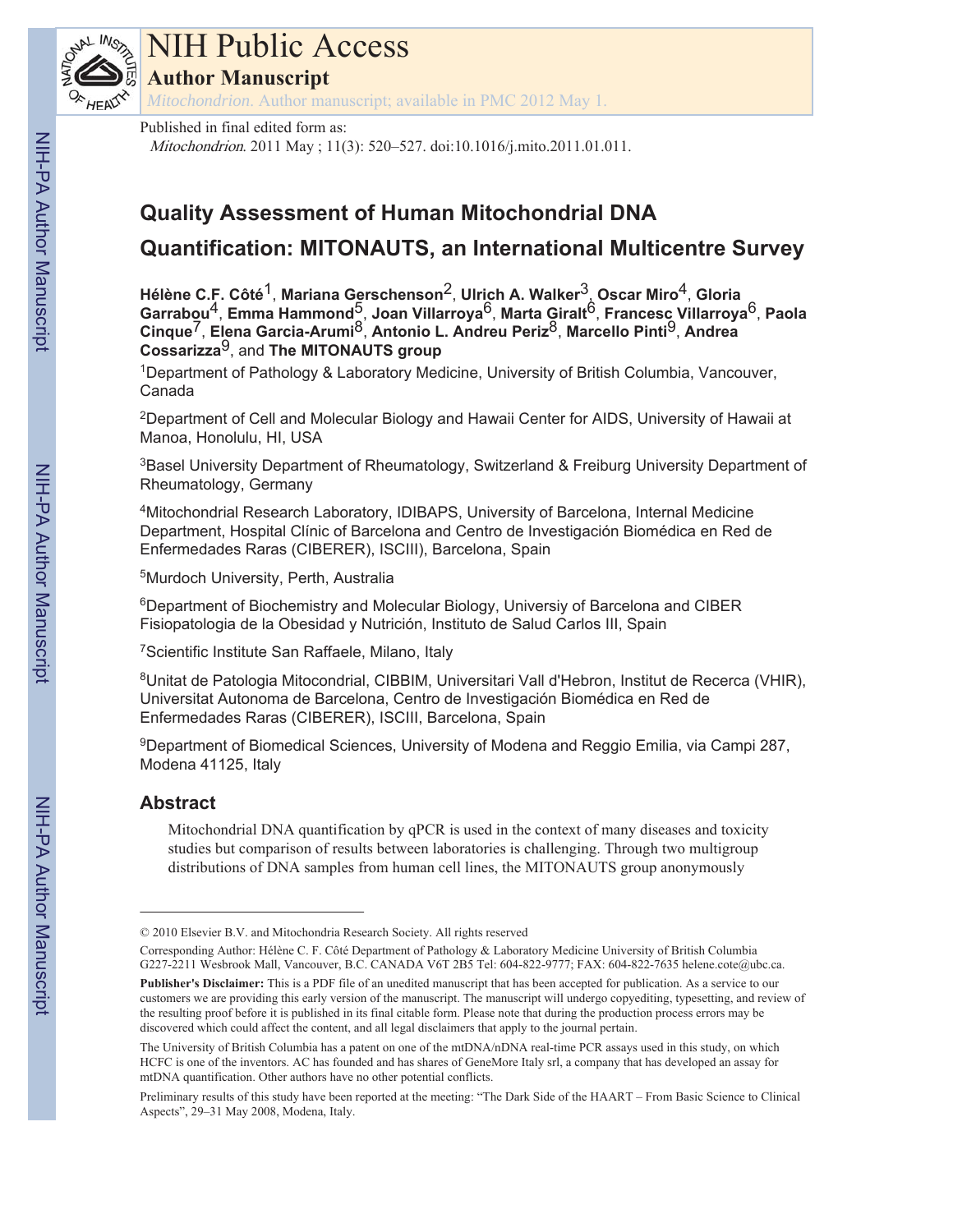compared mtDNA/nDNA quantification across nine laboratories involved in HIV research worldwide. Eight of the nine sites showed significant correlation between them (mean raw data  $R^2=0.664$ ; log<sub>10</sub>-transformed data  $R^2=0.844$ ). Although mtDNA/nDNA values were well correlated between sites, the inter-site variability on the absolute measurements remained high with a mean (range) coefficient of variation of 71 (37–212)%. Some variability appeared cell linespecific, probably due to chromosomal alterations or pseudogenes affecting the quantification of certain genes, while within cell line variability was likely due to differences in calibration of the standard curves. The use of two mtDNA and two single copy nDNA genes with highly specific primers to quantify each genome would help address copy number variants. Our results indicate that sample shipment must be done frozen and that absolute mtDNA/nDNA ratio values cannot readily be compared between laboratories, especially if assessing cultured cell mtDNA content. However, within laboratory and relative mtDNA/nDNA comparisons between laboratories should be reliable.

#### **Keywords**

Inter-laboratory variability; mtDNA content by qPCR

## **1. Introduction**

Mammalian mitochondria contain their own genome, a circular 16.5 kb mitochondrial DNA (mtDNA) that encodes genes for 13 polypeptides, 22 tRNA, and 2 rRNA. Mitochondrial DNA is replicated by human polymerase  $\gamma$ , and the amount of mtDNA per cell can vary according to biogenesis and retrograde regulation. This regulation is affected by cell type and cellular energy demands, but can also be influenced by mitochondrial disease or dysfunction, acquired drug-related mitochondrial toxicity (Gerschenson and Brinkman 2004), and oxidative stress from various sources such as aging, cancer, and smoking (Cote 2005; Masayesva, Mambo et al. 2006; Higuchi 2007; Copeland 2008). Quantification of the relative ratio between mtDNA and nuclear DNA, the latter usually assumed to remain constant in human tissue, is therefore relevant to the study of many diseases and conditions, using either clinical, animal or cultured cell derived samples.

In 2005, representatives from 18 research groups around the world mostly involved in HIV drug toxicity research met for the first technical meeting of mtDNA researchers in Boston. During the meeting, methodologies were shared and the usefulness and standardization of mtDNA quantification between laboratories were discussed. Later that year, during a second meeting of the same group in Dublin, it was agreed that mtDNA quantity should be expressed as mtDNA/nDNA ratio as opposed to mtDNA copies per cell as few assays actually count cells but rather assume 2 copies of nDNA per cell, which is not true for all human tissues. The term MITONAUTS, standing for **MITO**chondria **N**etwork for **A**ssay **U**tilization and **T**echnique **S**tandardization was coined and the present study designed, to compare mtDNA quantification between laboratories. The goal of this study was to assess the concordance between laboratories that quantify mtDNA using varied quantitative PCR assays and to assess how shipping affected the values.

## **2. Materials and methods**

For ethical and international shipping regulation issues, we elected to use DNA extracted from human cell lines as opposed to human clinical samples. This presented definite advantages but also raised some comparison issues as discussed later.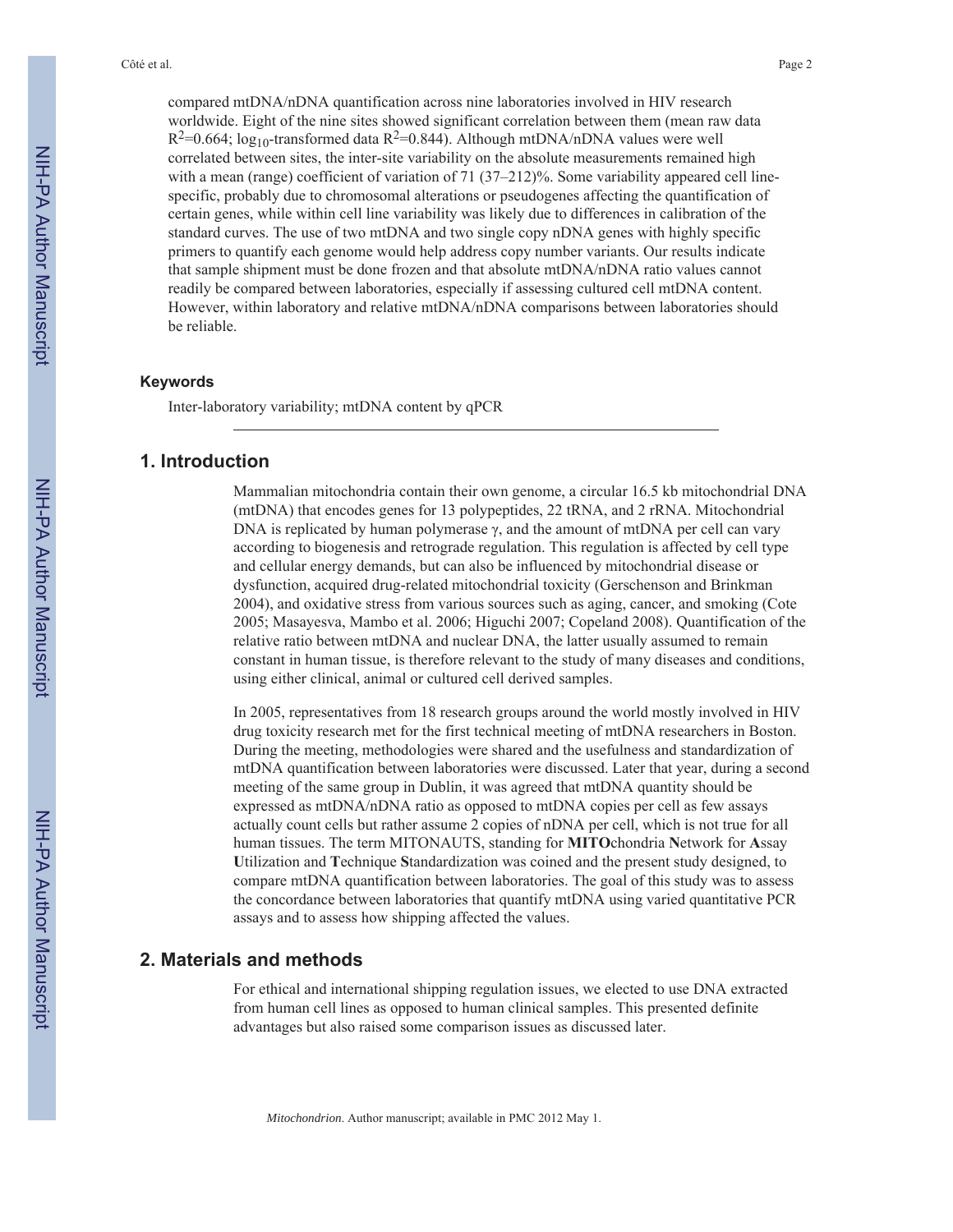#### **2.1 DNA preparation**

Table 1 summarizes the source of the human DNA samples. For the first shipment, total DNA was extracted from cultured human cells (see Table 1, left column) using QiaAmp DNA midi kit (Qiagen, Hilden, Germany). The DNA was resuspended in Tris-EDTA buffer and aliquoted (50  $\mu$ L per tube). For sample #9, a larger volume (200  $\mu$ L) of DNA was provided, to be used as internal control in future experiments. The first shipment samples' DNA concentration ranged from 57 to 150 ng/mL.

For the second shipment, DNA was also extracted from cultured human cells (see Table 1, right column) using the QiaAmp DNA mini kit (QIAGEN) and resuspended in Tris-EDTA buffer. The samples'DNA concentration ranged from 11 to 67 ng/ $\mu$ L.

In several instances, samples were prepared by treating a single cell line with drugs that modulate mtDNA content. For example, in the first shipment, four samples were derived from CEM cells exposed to nucleoside reverse transcriptase inhibitors (NRTI) for 7 days (Galluzzi, Pinti et al. 2005) while in the second shipment, 11 of the 20 samples were DNA extracted from K562 cells exposed to the NRTI zidovudine or stavudine (Papp, Gadawski et al. 2008).

#### **2.2 Shipping**

For the first shipment, two identical sets of 19 DNA samples were shipped by courier (DHL) to each participating laboratory from Modena, Italy, at room temperature. Each site was asked to ship one set back to the sender, also at room temperature to evaluate if shipping added to variability. For the second shipment, a single set of 20 DNA samples was shipped on dry ice from Vancouver, Canada, by FEDEX.

#### **2.3 MtDNA quantification assays**

Each site used its own mtDNA quantification assay methodology and reagents. Details on the methods used are presented in Table 2, in alphabetical order (unrelated to the order of the other result tables). One site (Barcelona I) used a different nuclear gene when assaying the second shipment as the gene typically used to quantify mtDNA depletion in human clinical samples yielded different results in cell line-derived samples. It was agreed that the data would remain anonymous. For this study, the free software Primer-BLAST (http://www.ncbi.nlm.nih.gov/tools/primer-blast/) was used to blast the human genome with each set of primer against its intended target, under 55°C to 63°C PCR conditions. The size of the amplified fragment and the likelihood of amplifying unintended targets with each primer pair, based on the Primer-BLAST results, are reported in Table 2.

#### **2.4 Statistical considerations**

For statistical analyses, mtDNA/nDNA values were compared using Pearson's correlations (XLstat 2009). For correlations, data from all sites were included. However, when analyzing variability between sites, data from site #2 were omitted since that site reported relative mtDNA/nDNA content and not the absolute ratio as for the other sites. Statistical analyses were performed on both raw and  $log<sup>10</sup>$ -transformed data due to the wide variability of the data.

## **3. Results**

#### **3.1 First shipment at room temperature**

**3.1.1 Sample mtDNA/nDNA stability—**Globally, eighteen laboratories initially participated in this exercise and were sent two sets of 19 DNA samples extracted from 12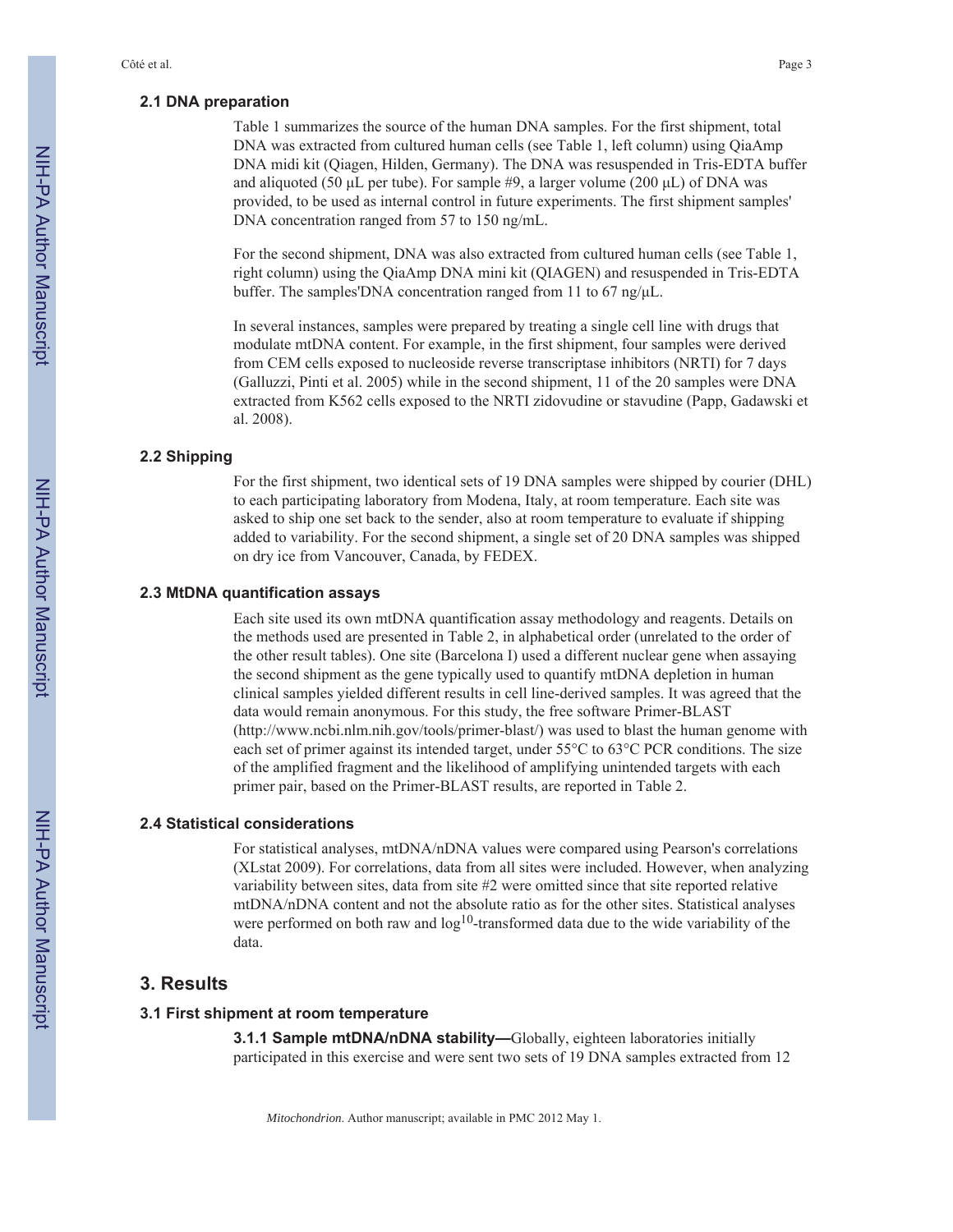Côté et al. Page 4

distinct human derived cell lines (Table 1) from Modena, at room temperature. Of those 18 sites, 11 shipped back one set of samples that were stored frozen until all shipments were received. The mtDNA content of each returned sample was then assayed by the Modena laboratory and compared (Pearson's correlation) with the values obtained for the set that never left Modena. As seen in Table 3, ten of the eleven returned sets of samples gave values that were generally higher than those of the reference set, with the traveling set showing an average change in mtDNA/nDNA ratio of +88% compared to the non-traveling set. Of note, the two sets of sample showing the lowest correlations between the reference mtDNA/nDNA ratio measured by Modena and the returned set of samples (Table 3) also happened to be those that traveled the longest distance.

**3.1.2 MtDNA/nDNA concordance between sites—**Eight sites submitted mtDNA/ nDNA ratio data for the 19 samples. Data from one site (#2) were expressed as relative rather than absolute mtDNA/nDNA ratios with values approximately 300 times lower than all others. For that reason these data were only included in correlation analyses. Using both raw and  $log_{10}$ -transformed data, results from each site were correlated to those of the other 8 sites individually (Table 4A). In this one on one comparison between each of the participating sites, five sites showed good correlations between them (#1, 3, 6, 8 and 9, all p<0.0001) while site #7 showed weaker correlation with those same five sites (raw data  $R^2 \ge 0.272$ , p $\le 0.022$ ; log<sub>10</sub>  $R^2 = 0.250$ , p $\le 0.029$ ). Three sites (#2, 4 and 5) showed poor correlation with the other sites with the exception that site 2 showed a strong correlation with site 4 (raw data R<sup>2</sup>=0.485, p=0.001;  $\log_{10}$  R<sup>2</sup>=0.479, p=0.001) and a weak one with site 7 (raw data  $R^2=0.266$ , p=0.024;  $\log_{10} R^2=0.204$ , p=0.052). This discordance was greatly ameliorated by excluding samples extracted from the Molt-4 cell line (samples 15 and 16), although site #5 remained poorly correlated to others (Table 4B).

**3.1.3 MtDNA/nDNA measurement variability—**The mean values and the inter-site coefficient of variation (%CV=mean\*100%/standard deviation (SD) were calculated for each sample shipped (Table 1). For this calculation, site #2 was omitted since their data was on a relative scale. The average CV mean  $\pm$  SD (range) for all samples was (raw data 94  $\pm$ 23 (50–142)%;  $\log_{10} 15.0 \pm 4.8$  (7.5–23.6)%). This decreased to (raw data 44  $\pm$  8 (32–55)%,  $log_{10} 10.7 \pm 4.2$  (4.1–18.1)%) if data from sites 4 and 5 were also omitted. There was no relationship between the samples' DNA concentration and their inter-site CV. This remained true with or without sites 2, 4 and 5.

#### **3.2 Second shipment on dry ice**

Sets of 20 DNA samples on dry ice were sent from Vancouver to eight laboratories, all were confirmed to have arrived still frozen except the shipment to Australia that was cold. Each site determined the mtDNA content of the samples, expressed as the mtDNA/nDNA ratio, and sent data back. As before, site 2 data were on a relative scale rather than an absolute one. While assaying samples from the second shipment, two sites noticed that, for some samples, their mtDNA/nDNA measurements showed gene-dependent variability and accordingly, sent back results that they considered reliable for 11/20 and 13/20 samples, respectively.

**3.2.1 Concordance between duplicate samples—**Within the 20 samples, two were present in duplicate (#6 was a duplicate of #19 and #12 of #20) (Table 1), something that was not known by the participants. Seven sites provided data for these samples. The absolute % difference between the duplicates ( $\Delta$  between duplicates\*100%/mean of duplicates) was calculated for each pair and averaged. Results (mean % difference  $\pm$  SD (range) raw  $11.7 \pm 7.4\%$  (0.8–26.3%);  $\log_{10} 1.8 \pm 1.3\%$  (0.2–4.2%) indicated generally good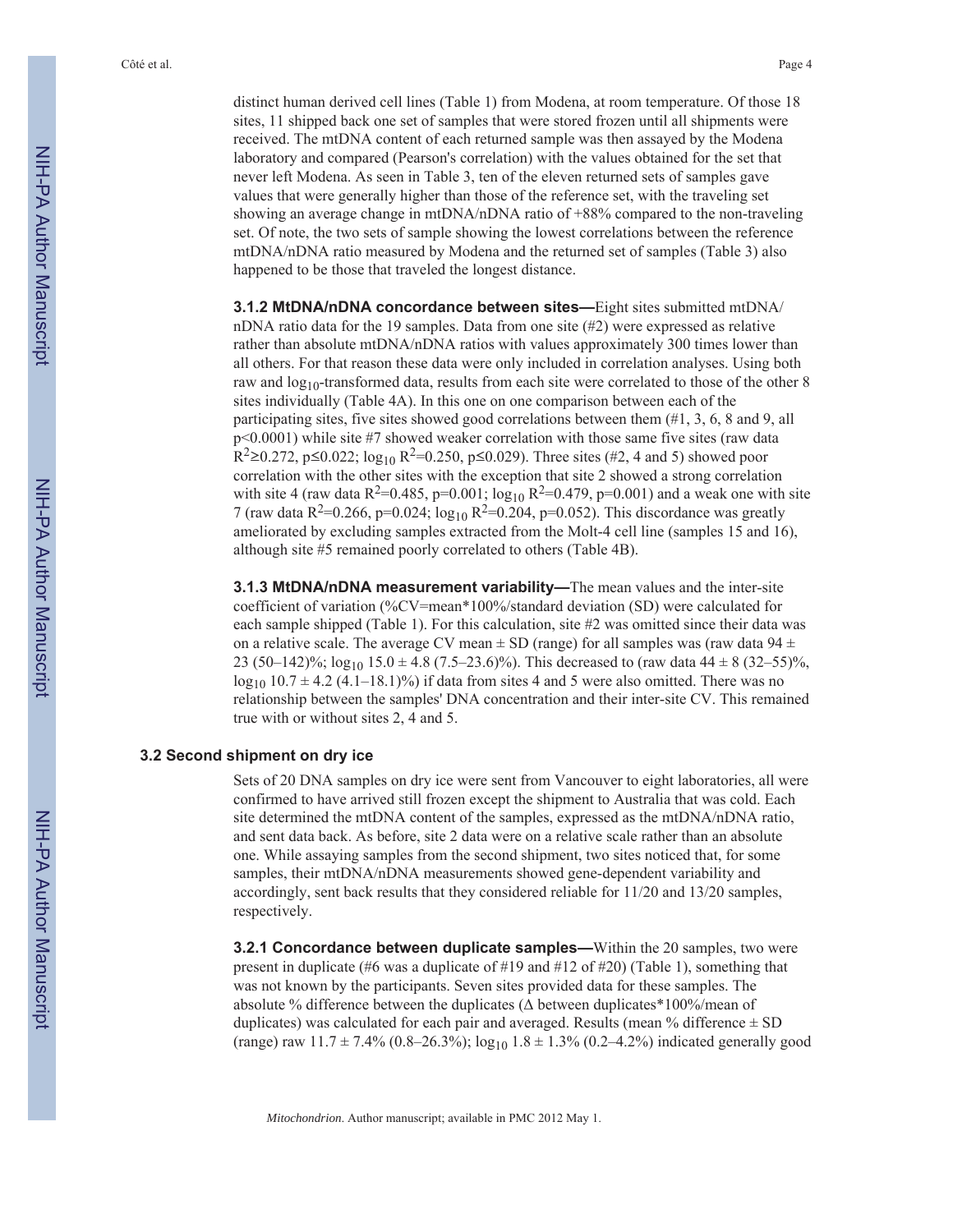concordance between duplicates as six out of seven sites showed less than 15% (raw data) difference between duplicates.

**3.2.2 MtDNA/nDNA concordance between sites—**As before, for all 20 samples, results from each site were correlated to those of the other 8 sites individually, using both raw and  $log_{10}$ -transformed data (Table 5A). This one on one comparison between the sites revealed that all sites showed good correlation between them except one site (#4) that showed generally poor correlation with most sites. However, site #4 was strongly correlated with site #2 (raw data R<sup>2</sup>=0.872, p<0.0001; log<sub>10</sub> R<sup>2</sup>=0.736, p=0.001) and weakly so with site #1 (raw data R<sup>2</sup>=0.414, p=0.018; log<sub>10</sub> R<sup>2</sup>=0.001, p=0.906). This poor correlation appeared driven in large part by two samples derived from the CRL 2061 cell line.

Among the 20 samples, eleven were derived from the same cell line (K562) that had been cultured in the presence of thymidine analogues to alter the mtDNA content. The limited data sets provided by two laboratories both included values for all eleven K562 samples. If only the K562 samples were considered, the correlation between the 9 sites was generally more uniform (mean [range]  $R^2$  = raw data 0.69 [0.29–0.94];  $\log_{10}$  0.61 [0.19–0.88]), despite a tendency toward lower  $R^2$  values given the reduced sample size (N=11 instead of 20) (Table 5B). Notably, when all samples compared were derived from the same cell line, site #4 showed much improved correlations with the other sites.

**3.2.3 MtDNA/nDNA measurement variability—**The mean of the coefficient of variability between sites for all 20 samples (mean CV  $\pm$  SD [range]) was (raw data 79  $\pm$  48  $[37–212]\%$ ;  $\log_{10} 24 \pm 10$  [9–35]%) (Table 1). Concordance improved if data from site #2 (relative scale) were omitted (raw data  $71 \pm 50$  [37–212]%; log<sub>10</sub> 11  $\pm 5$  [8–28]%), and further improved if site #4 was also omitted (raw data  $56 \pm 20$  [37–125]%;  $\log_{10} 10 \pm 2$  [8– 13]%). Interestingly, four of the five samples with the highest overall  $log_{10}$  data variability were extracted from the fibroblast rhabdomyosarcoma cell line CRL 2061. If only samples from a single cell line (K562 (N=11)) were considered for all sites, the mean CV was (raw data 71  $\pm$  20 [55–126]%; log<sub>10</sub> 32  $\pm$  2 [29–35]%), and this decreased to (raw data 56  $\pm$  22 [39–115]%;  $\log_{10} 9 \pm 1$  [8–11]%) if the relative values from site #2 were omitted.

## **4. Discussion**

The various assays used in this study were internally reliable. However, more work is needed before absolute quantification of mtDNA is sufficiently reproducible across laboratories to allow direct comparison between them, or development of clinically meaningful normal range values for use in clinical diagnosis and monitoring. Although mtDNA is a material of choice for forensic nucleic acid analyses and is known for its relative stability, travel at room temperature, though very affordable, did not favor mtDNA/ nDNA measurement reproducibility. The apparent increase in mtDNA/nDNA content observed was likely caused by partial degradation of the nDNA during transport. This also implies that the standard sample that was distributed for future standardization between laboratories cannot be used for this purpose as it was part of the room temperature shipment. Alternatively, it is possible that partial degradation of the DNA linearized the mtDNA, rendering it more accessible to polymerases. From this exercise, it would clearly be recommended that DNA samples be kept frozen until analyzed. Because of this, the correlations between sites presented in Tables 4A and 4B should be interpreted with caution, as DNA degradation was likely a factor. Nevertheless, 6 of the 9 sites demonstrated good concordance between them.

For the second shipment on dry ice, in agreement with observations from a previous smaller study (Hammond, Sayer et al. 2003), good correlation was observed between 8 of the 9 sites.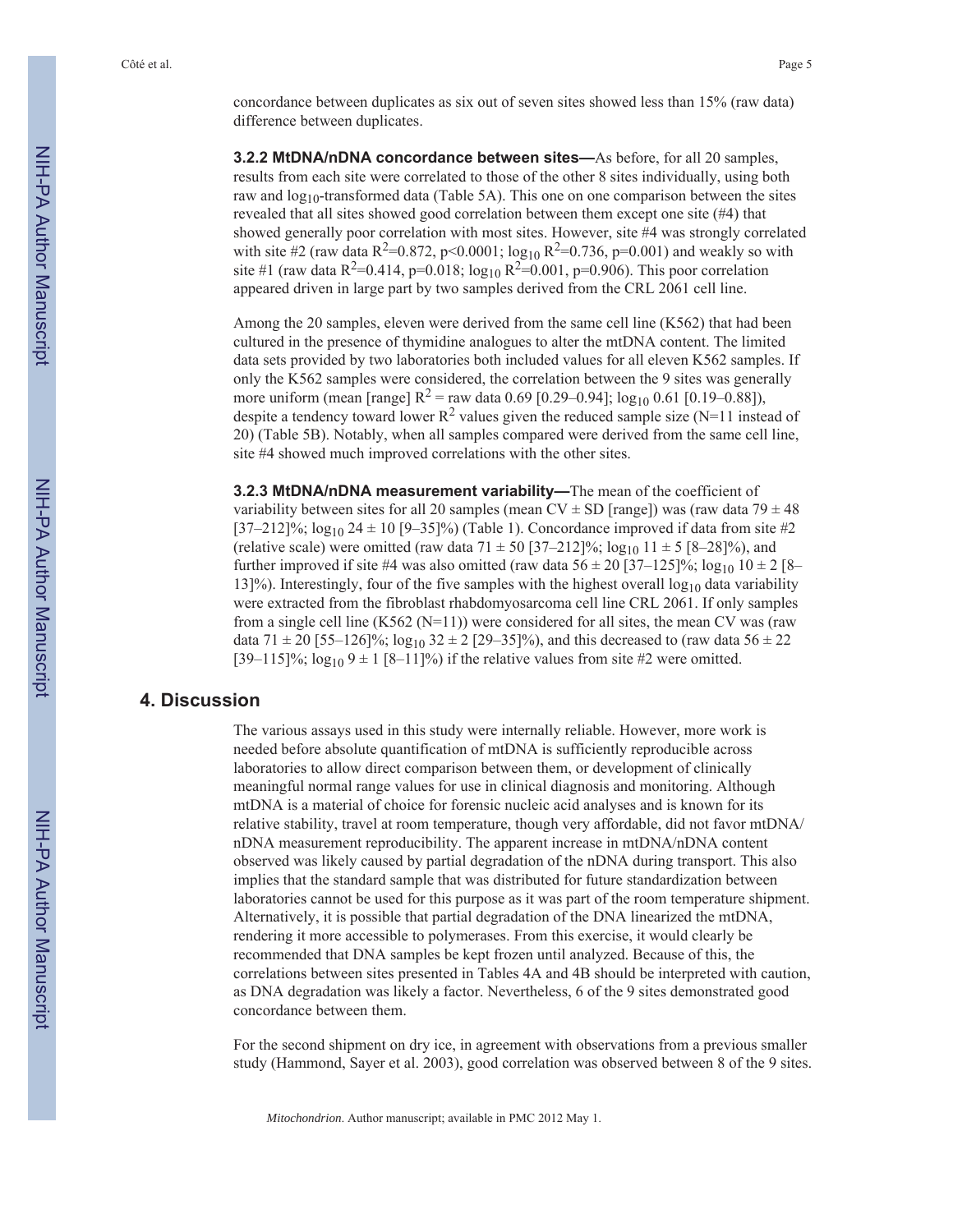However, significant variability between sites remained with respect to the absolute mtDNA/nDNA values. This was illustrated by the inter-site CV which was above 200% for some samples derived from the CRL 2061 cell line, a high figure considering that intra-site variability (CV) for mtDNA/nDNA assay is typically  $\leq$ 15%. Log<sub>10</sub>-transforming the data reduced the inter-site variability, as could be expected. A number of factors could influence the variability in mtDNA/nDNA values measured between sites. These include but are not restricted to the specificity of the assay primers and the specificity of the detection method used (SYBR green *vs*. fluorescent probes), the copy number of the nuclear gene amplified, potential polymorphisms and DNA rearrangements, the target gene's PCR efficiencies, and the methodology itself. A total of nine different assays were used among the participating sites, and the two sites using the same primer sets did not show higher than average correlation between them. This may be due to the fact that different detection systems were used.

Each assay uses unique sets of primers targeting a mitochondrial gene and a nuclear DNA gene. Some of the variability observed between the sites is intrinsic to the genes and primers they use to amplify the DNA as even within laboratories, some genes can yield more variable results than others. Insufficient specificity on the part of the nDNA primers would evidently impact this assay. Should any of the primers amplify unintentional targets such as pseudogenes or nuclear genes that are subject to chromosomal rearrangements, the value of the mtDNA/nDNA ratio would be affected. Nuclear DNA primers should ideally be targeted toward single-copy nuclear genes having low incidence of inter-individual polymorphisms and mutations. If a high copy number gene is chosen, the exact number of copies should be considered if the mtDNA/nDNA ratio is to be compared to that generated using single copy nuclear genes. Of course, the PCR efficiency of both the mtDNA and nDNA amplicons should be highly similar and the DNA concentration range yielding stable mtDNA/nDNA should be determined. Nuclear DNA non-coding pseudogenes, although less common than mitochondrial pseudogenes (Zhang and Gerstein 2004), are especially prevalent for ribosomal RNA genes (Griffiths-Jones 2007). Indeed, based on Primer-BLASTing, some assays used in this study may have unintentionally amplified other products including nuclear target pseudogenes with high or even complete homology. These homologous DNA amplicons may be undetectable by the  $T_m$  curve often used to evaluate PCR primer's specificity, yet they would significantly decrease mtDNA/nDNA ratio.

In addition, it is well recognized that chromosomal rearrangements, resulting in copy number variants, occur within the human genome. Although copy number variants have been associated with disease and malignancies (Conrad and Antonarakis 2007; Cooper, Nickerson et al. 2007), and are known to exist in several of the cell lines used in this study (Cottier, Tchirkov et al. 2004), they are also found in healthy individuals and are more common than initially expected (Scherer, Lee et al. 2007; Perry, Yang et al. 2008). As the cell lines used for this study are transformed and mostly derived from cancer patients, their DNA could bear important chromosomal rearrangements that may or may not affect amplification by primers targeting genes that vary from one assay to another. This could be at least partially responsible for the higher inter-site variability observed with some samples. Given that quantification can be nDNA gene-specific, consistent results with two independent nDNA genes can help rule out the possibility of unintended nuclear amplification.

Mitochondrial DNA pseudogenes are very common throughout the nuclear genome (Bensasson, Zhang et al. 2001; Yao, Kong et al. 2008) and pose many challenges to mtDNA research. As they can vary from one individual to another, from one cell line to another, some of the variability observed between the sites could be explained by mitochondrial pseudogenes. Testing two mtDNA genes rather than one or using Rho(o) cell (Hashiguchi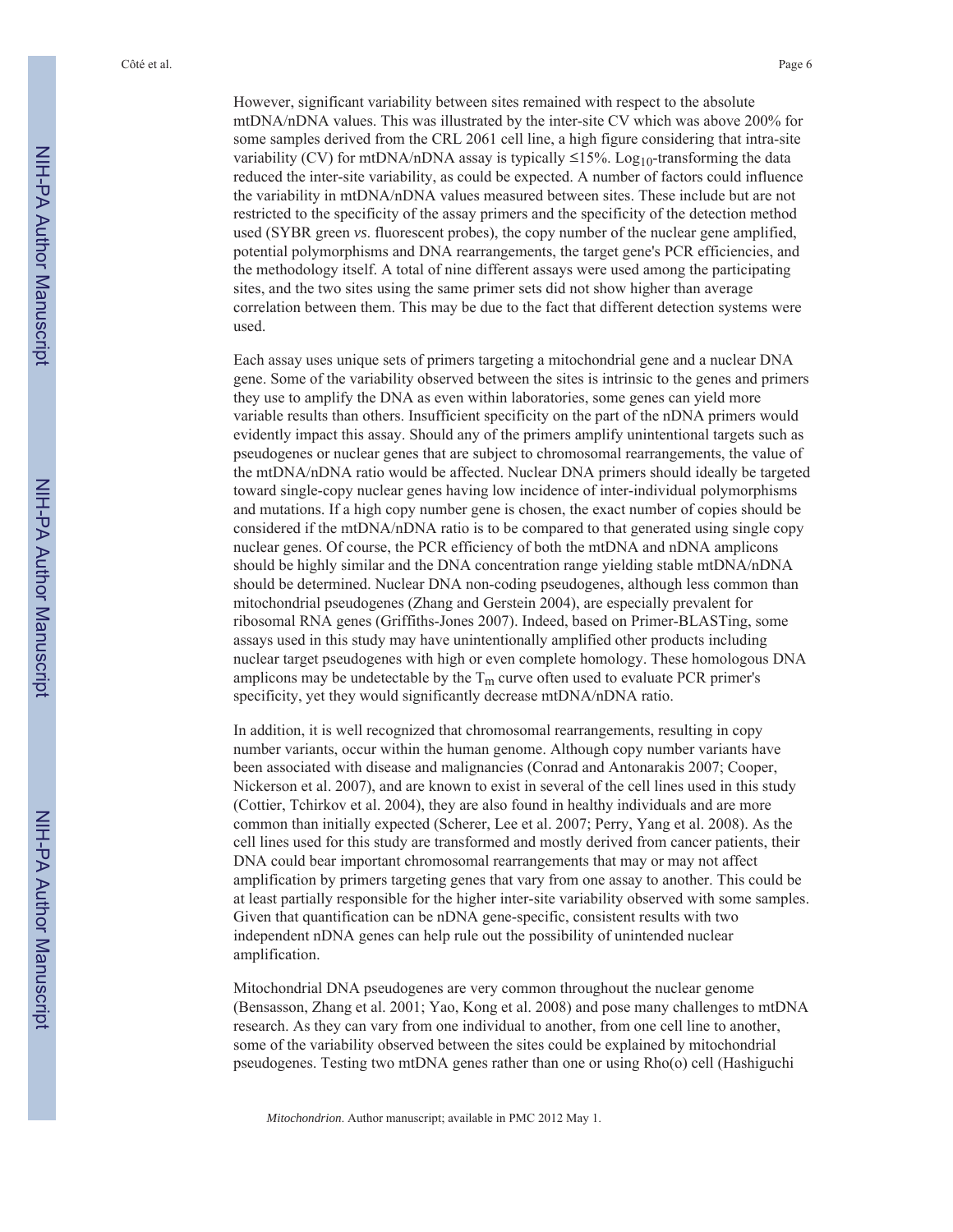and Zhang-Akiyama 2009) DNA as template would confirm the absence of mitochondrial pseudogene amplification. Using a single type of cultured cells when studying mtDNA quantification in would avoid many of the issues raised above.

Sequencing of the human genome and tools such as BLAST and Primer-BLAST can greatly assist in the design of assay primers. Of note, many primers used in this study were designed before the availability of these tools. Future studies such as this one should consider reporting not only the mtDNA/nDNA ratio but rather each gene copy number separately. This would allow the assessment of accuracy and concordance across sites and would give information on whether the source of discordance lies with the mitochondrial or the nuclear gene quantification.

The fact that all sites showed high concordance for the K562-only derived samples reinforces the likelihood that single *vs*. multicopy genes, cell line-specific DNA alterations and/or polymorphisms may have affected the performance or applicability of some assays. As several of the samples were extracted from cells exposed to drugs such as zidovudine, stavudine or simvastatin, there is a remote possibility that the drugs may affect the primer binding sites, hence the assay. From this data, it is difficult to ascertain how these factors may influence mtDNA measurements in human clinical samples from various genetic makeup and for the study of various diseases, however one can assume that clinical samples may harbor fewer chromosomal rearrangements than transformed cell lines. These results suggest that mtDNA quantification assays need to be designed carefully and several specific recommendations can be made based on this study to increase reproducibility and accuracy of mtDNA/nDNA determinations, in addition to the usual qPCR assay design steps.

## **5. Conclusions**

Our results showed good correlation between laboratories, indicating that within lab comparisons or comparison of relative mtDNA/nDNA between labs should be reliable. However, absolute mtDNA/nDNA ratio values were highly variable across sites, something that is probably partially due to the fact that samples were derived mostly from transformed cultured cells. Furthermore, our results indicated that for such measurement as mtDNA/ nDNA ratio, transportation of samples must take place under frozen conditions. Although human clinical samples may have yielded less variable results, further efforts in standardization and evaluation of proficiency in reporting mtDNA content are clearly needed if the goal is to standardize mtDNA content reporting and establish clinically relevant reference ranges for disease states, in order to assist clinical care and research.

### **Acknowledgments**

The authors wish to thank Izabella Gadawski, Daniel E. Libutti, Dirk Lebrecht, Bernhard Setzer, and Eugenia Negredo for their contribution.

HCFC was supported by a MSFHR Scholar award (CI-SCH-50(02-1)) a CIHR New Investigator award (YSH-80511) and a CFI-New Opportunity (#10427). MG was supported by United States of America Department of Health and Human Services, National Institutes of Health grants # RO1 AI074554 and P20 MD000173. AC was partially supported by Istituto Superiore di Sanità., Progetto Nazionale AIDS 2007 (grant # 30G.62).EGA and ALAP work was supported by Grants from "Fondo de Investigación Sanitaria" (PI07/0347, PI08/90355, PS09/01602). OM and GG were supported by CIBERER (ISCIII), Grants from 'Fondo de Investigación Sanitaria' (PI08/0229) and 'Fundación para la Investigación y la Prevención del SIDA en España' (FIPSE 09/360745) and OM has been depositary of a Research Intensification grant from ISCIII (Spain) during 2009.

### **References**

Andreu AL, Martinez R, et al. Quantification of mitochondrial DNA copy number: pre-analytical factors. Mitochondrion. 2009; 9(4):242–246. [PubMed: 19272467]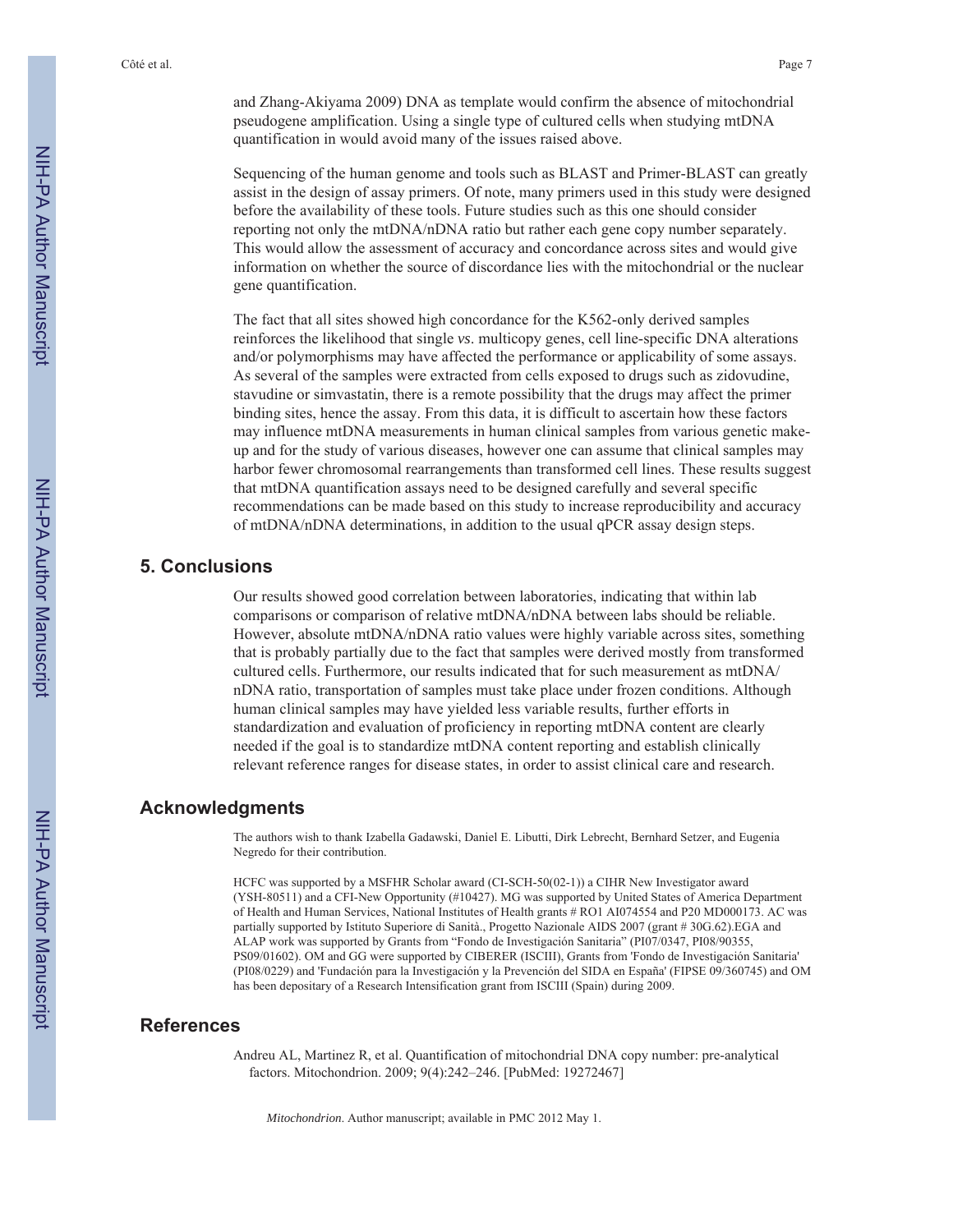- Bensasson D, Zhang D, et al. Mitochondrial pseudogenes: evolution's misplaced witnesses. Trends Ecol Evol. 2001; 16(6):314–321. [PubMed: 11369110]
- Conrad B, Antonarakis SE. Gene duplication: a drive for phenotypic diversity and cause of human disease. Annu Rev Genomics Hum Genet. 2007; 8:17–35. [PubMed: 17386002]
- Cooper GM, Nickerson DA, et al. Mutational and selective effects on copy-number variants in the human genome. Nat Genet. 2007; 39(7 Suppl):S22–29. [PubMed: 17597777]
- Copeland WC. Inherited mitochondrial diseases of DNA replication. Annu Rev Med. 2008; 59:131– 146. [PubMed: 17892433]
- Cossarizza A, Riva A, et al. Increased mitochondrial DNA content in peripheral blood lymphocytes from HIV-infected patients with lipodystrophy. Antivir Ther. 2003; 8(4):315–321. [PubMed: 14518701]
- Cote HC. Possible ways nucleoside analogues can affect mitochondrial DNA content and gene expression during HIV therapy. Antivir Ther. 2005; 10(Suppl 2):M3–11. [PubMed: 16152702]
- Cote HC, Raboud J, et al. Perinatal exposure to antiretroviral therapy is associated with increased blood mitochondrial DNA levels and decreased mitochondrial gene expression in infants. J Infect Dis. 2008; 198(6):851–859. [PubMed: 18684095]
- Cottier M, Tchirkov A, et al. Cytogenetic characterization of seven human cancer cell lines by combining G- and R-banding, M-FISH, CGH and chromosome- and locus-specific FISH. Int J Mol Med. 2004; 14(4):483–495. [PubMed: 15375617]
- Galluzzi L, Pinti M, et al. Changes in mitochondrial RNA production in cells treated with nucleoside analogues. Antivir Ther. 2005; 10(1):191–195. [PubMed: 15751778]
- Gerschenson M, Brinkman K. Mitochondrial dysfunction in AIDS and its treatment. Mitochondrion. 2004; 4(5–6):763–777. [PubMed: 16120431]
- Gerschenson M, Shiramizu B, et al. Mitochondrial DNA levels of peripheral blood mononuclear cells and subcutaneous adipose tissue from thigh, fat and abdomen of HIV-1 seropositive and negative individuals. Antivir Ther. 2005; 10(Suppl 2):M83–89. [PubMed: 16152709]
- Griffiths-Jones S. Annotating noncoding RNA genes. Annu Rev Genomics Hum Genet. 2007; 8:279– 298. [PubMed: 17506659]
- Hammond EL, Sayer D, et al. Assessment of precision and concordance of quantitative mitochondrial DNA assays: a collaborative international quality assurance study. J Clin Virol. 2003; 27(1):97– 110. [PubMed: 12727535]
- Hashiguchi K, Zhang-Akiyama QM. Establishment of human cell lines lacking mitochondrial DNA. Methods Mol Biol. 2009; 554:383–391. [PubMed: 19513686]
- Higuchi M. Regulation of mitochondrial DNA content and cancer. Mitochondrion. 2007; 7(1–2):53– 57. [PubMed: 17320491]
- Lopez S, Miro O, et al. Mitochondrial effects of antiretroviral therapies in asymptomatic patients. Antivir Ther. 2004; 9(1):47–55. [PubMed: 15040536]
- Masayesva BG, Mambo E, et al. Mitochondrial DNA content increase in response to cigarette smoking. Cancer Epidemiol Biomarkers Prev. 2006; 15(1):19–24. [PubMed: 16434581]
- Nolan D, Hammond E, et al. Mitochondrial DNA depletion and morphologic changes in adipocytes associated with nucleoside reverse transcriptase inhibitor therapy. Aids. 2003; 17(9):1329–1338. [PubMed: 12799554]
- Papp E, Gadawski I, et al. Longitudinal effects of thymidine analogues on mtDNA, mtRNA and multidrug resistance (MDR-1) induction in cultured cells. J Antimicrob Chemother. 2008; 61(5): 1048–1052. [PubMed: 18310046]
- Perry GH, Yang F, et al. Copy number variation and evolution in humans and chimpanzees. Genome Res. 2008; 18(11):1698–1710. [PubMed: 18775914]
- Radonic A, Thulke S, et al. Guideline to reference gene selection for quantitative real-time PCR. Biochem Biophys Res Commun. 2004; 313(4):856–862. [PubMed: 14706621]
- Scherer SW, Lee C, et al. Challenges and standards in integrating surveys of structural variation. Nat Genet. 2007; 39(7 Suppl):S7–15. [PubMed: 17597783]
- Setzer B, Schlesier M, et al. Effects of of didanosine-related depletion of mtDNA in human T lymphocytes. J Infect Dis. 2005; 191(6):848–855. [PubMed: 15717258]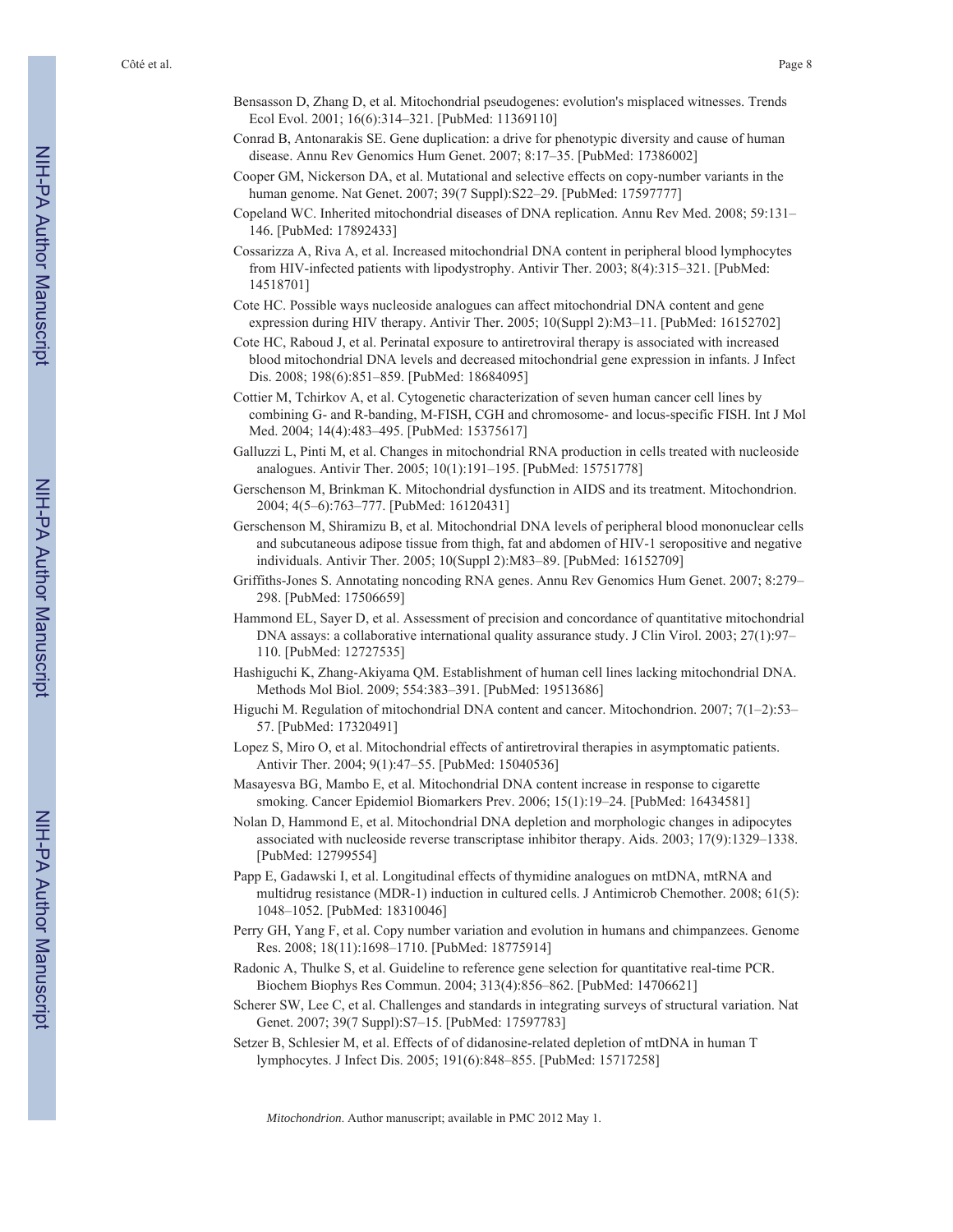- Vidal F, Domingo JC, et al. In vitro cytotoxicity and mitochondrial toxicity of tenofovir alone and in combination with other antiretrovirals in human renal proximal tubule cells. Antimicrob Agents Chemother. 2006; 50(11):3824–3832. [PubMed: 16940060]
- Yao YG, Kong QP, et al. Pseudomitochondrial genome haunts disease studies. J Med Genet. 2008; 45(12):769–772. [PubMed: 18611982]
- Zhang Z, Gerstein M. Large-scale analysis of pseudogenes in the human genome. Curr Opin Genet Dev. 2004; 14(4):328–335. [PubMed: 15261647]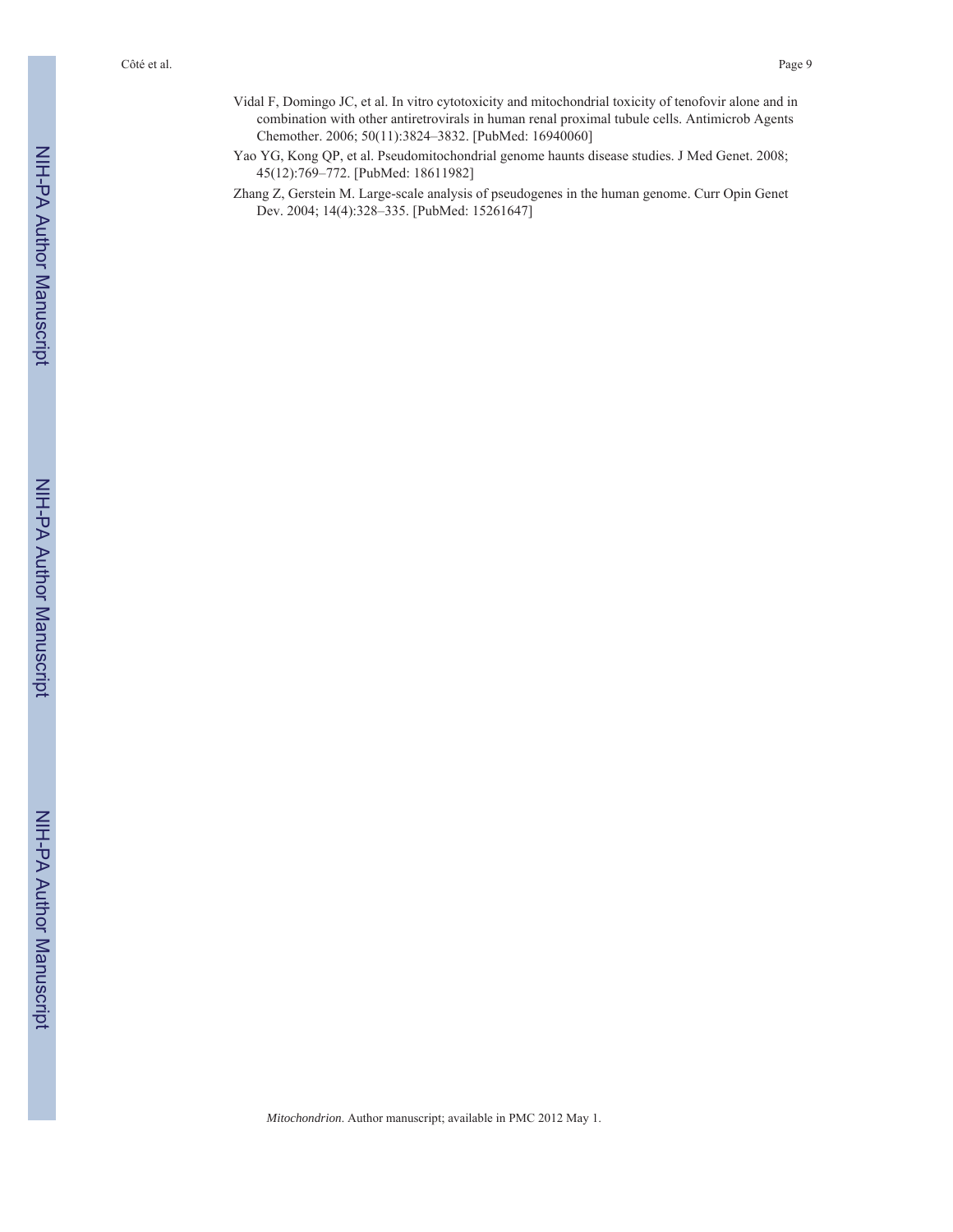NIH-PA Author Manuscript NIH-PA Author Manuscript

# **Table 1**

Description of the two shipments: the cell lines from which the DNA samples were extracted and the variability (CV) of the mtDNA/nDNA ratio values<br>provided for each sample by the N participating sites. Description of the two shipments: the cell lines from which the DNA samples were extracted and the variability (CV) of the mtDNA/nDNA ratio values provided for each sample by the N participating sites.

|                 | Shipment #1 (room temperature) |                                    |               |                 | Raw data    |                |                      | Log-transformed data |                   |
|-----------------|--------------------------------|------------------------------------|---------------|-----------------|-------------|----------------|----------------------|----------------------|-------------------|
| sample          | Cell line                      | Cell Type                          | # sites       | mtDNA/nDNA      | Range       | Š              | mtDNA/nDNA           | Range                | S                 |
|                 |                                |                                    | Ê             | $(mean \pm SD)$ |             | (%)            | $(mean \pm SD)$      |                      | (° <sub>0</sub> ) |
|                 | <b>BKT-143</b>                 | Osteosarcoma                       | ${}^{\infty}$ | $337 \pm 295$   | $32 - 885$  | $88\,$         | $2.89 \pm 0.23$      | $2.69 - 3.39$        | ${}^{\infty}$     |
| $\sim$          | A.301                          | CD4 T cell line                    | $\infty$      | $387 \pm 348$   | 47-1201     | $90\,$         | $2.67 \pm 0.43$      | $2.04 - 3.37$        | $\geq$            |
| 3               | $CEM-1a$                       | Acute T lymphoblastic leukemia     | ${}^{\circ}$  | $418 + 440$     | $25 - 1310$ | 105            | $2.69 \pm 0.42$      | $1.95 - 3.26$        | $\geq$            |
| 4               | CEM-2                          | Acute T lymphoblastic leukemia     | $\infty$      | $628 + 655$     | 90-2091     | 104            | $2.61 \pm 0.47$      | $1.80 - 3.26$        | $\overline{18}$   |
| 5               | CEM-3                          | Acute T lymphoblastic leukemia     | $\infty$      | $644 \pm 657$   | $63 - 1835$ | 102            | $2.64 \pm 0.47$      | $1.74 - 3.26$        | $18\,$            |
| $\circ$         | CEM-4                          | Acute T lymphoblastic leukemia     | $\infty$      | $667 \pm 623$   | 55-1814     | $\overline{5}$ | $2.63 \pm 0.41$      | $1.95 - 3.32$        | 16                |
| $\overline{ }$  | HepG2                          | Hepatocellular carcinoma           | $\infty$      | $711 + 645$     | 89-1806     | $\overline{5}$ | $3.07 \pm 0.28$      | $2.81 - 3.53$        | $\mathfrak{S}$    |
| $\infty$        | HL60                           | Promyelocytic leukemia             | $\infty$      | $719 + 550$     | 158-1906    | 76             | $2.70 \pm 0.46$      | $1.94 - 3.39$        | $\overline{17}$   |
| $\circ$         | HL60                           | Promyelocytic leukemia             | $\infty$      | $740 + 797$     | 109-2328    | 108            | $2.67 \pm 0.47$      | $2.12 - 3.39$        | $\overline{18}$   |
| $\supseteq$     | HUT78                          | T cell lymphoma                    | ${}^{\infty}$ | $797 \pm 689$   | 309-2418    | 86             | $2.80 \pm 0.29$      | $2.49 - 3.38$        | $\supseteq$       |
| $\equiv$        | HUT78                          | T cell lymphoma                    | $\infty$      | $801 \pm 913$   | 133-2447    | 114            | $2.75 \pm 0.33$      | $2.20 - 3.28$        | $\overline{c}$    |
| $\overline{c}$  | K562                           | Erythromyeloblastoid leukemia      | $\infty$      | $803 \pm 842$   | 87-2435     | 105            | $2.85 \pm 0.37$      | $2.26 - 3.41$        | $\overline{13}$   |
| 13              | <b>MCF7.2</b>                  | Breast cancer                      | ${}^{\infty}$ | $859 \pm 478$   | 396–1887    | 56             | $2.61 \pm 0.62$      | $1.64 - 3.58$        | $24\,$            |
| $\overline{1}$  | <b>MCF7.2</b>                  | Breast cancer                      | $\infty$      | $878 + 436$     | $305 - 182$ | 50             | $2.67 \pm 0.53$      | $1.91 - 3.56$        | $\overline{c}$    |
| $\overline{15}$ | Molt-4                         | Acute T lymphoblastic leukemia     | $\infty$      | $899 \pm 658$   | 494-2461    | 73             | $2.90 \pm 0.22$      | $2.48 - 3.26$        | ${}^{\infty}$     |
| $\overline{16}$ | Molt-4                         | Acute T lymphoblastic leukemia     | $\infty$      | $940 \pm 1257$  | 80-3634     | 134            | $2.88 \pm 0.22$      | $2.60 - 3.28$        | $\overline{ }$    |
| $\overline{17}$ | PBMC                           | Peripheral blood mononuclear cells | $\infty$      | $972 \pm 1377$  | 44-3796     | 142            | $2.40 \pm 0.52$      | $1.40 - 3.12$        | $\overline{21}$   |
| $\overline{18}$ | PBMC                           | Peripheral blood mononuclear cells | $\infty$      | $983 + 892$     | 180-2560    | $\overline{9}$ | $2.36 \pm 0.45$      | $1.50 - 2.95$        | $\overline{19}$   |
| $\overline{1}$  | U937                           | Monocytic leukemia                 | $\infty$      | $1457 \pm 1103$ | 649-3421    | 76             | $2.45 \pm 0.39$      | $1.67 - 3.08$        | $\geq$            |
|                 |                                |                                    |               |                 |             |                |                      |                      |                   |
|                 | Shipment $# 2$ (dry ice)       |                                    |               | Raw data        |             |                | Log-transformed data |                      |                   |
| sample          | Cell line                      | Cell Type                          |               | ntDNA/nDNA      | Range       | Š              | mtDNA/nDNA           | Range                | $\overline{c}$    |
|                 |                                |                                    | Ê             | $(mean \pm SD)$ |             | (%)            | $(mean \pm SD)$      |                      | (%)               |

*Mitochondrion*. Author manuscript; available in PMC 2012 May 1.

K562*b* Erythromyeloblastoid leukemia 8 832 ± 322 240–1245 39 2.88 ± 0.23 2.38–3.10 7.9

 $\infty$ 

Erythromyeloblastoid leukemia

 $K562^b$ 

 $832 + 322$ 

7.9

 $2.38 - 3.10$ 

 $2.88 \pm 0.23$ 

 $39$ 

240-1245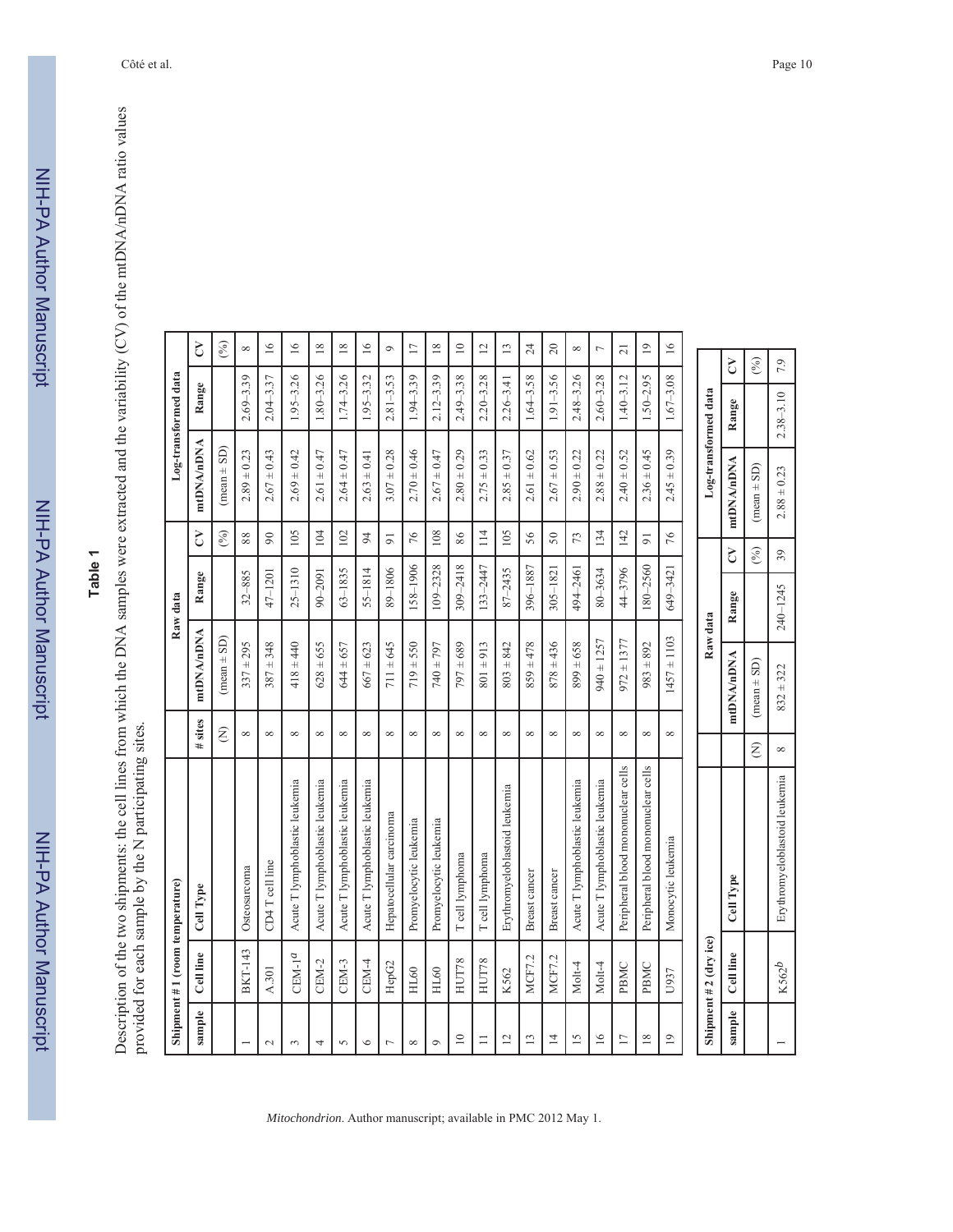|                 | Shipment $# 2$ (dry ice) |                                                                                                                                |                |                 | Raw data    |                 |                 | Log-transformed data |                 |
|-----------------|--------------------------|--------------------------------------------------------------------------------------------------------------------------------|----------------|-----------------|-------------|-----------------|-----------------|----------------------|-----------------|
| sample          | Cell line                | Cell Type                                                                                                                      |                | mtDNA/nDNA      | Range       | $\mathcal{L}$   | mtDNA/nDNA      | Range                | S               |
| $\sim$          | K562                     | Erythromyeloblastoid leukemia                                                                                                  | $\infty$       | $1287 + 830$    | 359-3046    | $\mathcal{Z}$   | $3.03 \pm 0.28$ | $2.56 - 3.48$        | 9.2             |
| $\sim$          | CRL 2061 <sup>c</sup>    | Fibroblast rhabdomyosarcoma                                                                                                    | $\overline{ }$ | $51 \pm 26$     | $21 - 101$  | $\overline{51}$ | $1.66 \pm 0.22$ | $1.33 - 2.00$        | $\overline{13}$ |
| 4               | CRL 2061                 | Fibroblast rhabdomyosarcoma                                                                                                    | $\infty$       | $268 + 568$     | 32-1671     | 212             | $1.96 \pm 0.55$ | $1.50 - 3.22$        | 28              |
| $\sigma$        | K562                     | Erythromyeloblastoid leukemia                                                                                                  | $\infty$       | $805 \pm 383$   | 253-1273    | 48              | $2.85 \pm 0.24$ | $2.40 - 3.10$        | 8.5             |
| $\bullet$       | <b>HEK 293</b>           | Embryonic Kidney                                                                                                               | $\overline{ }$ | $1659 \pm 1280$ | 315-3717    | 77              | $3.09 \pm 0.39$ | $2.50 - 3.57$        | $\overline{13}$ |
| $\overline{ }$  | K562                     | Erythromyeloblastoid leukemia                                                                                                  | ${}^{\infty}$  | $786 + 357$     | 304-1431    | 45              | $2.85 \pm 0.22$ | $2.48 - 3.16$        | 7.6             |
| $\infty$        | K562                     | Erythromyeloblastoid leukemia                                                                                                  | $^{\circ}$     | $797 \pm 318$   | 237-1247    | $\overline{40}$ | $2.86 \pm 0.23$ | $2.38 - 3.10$        | 7.9             |
| $\circ$         | K562                     | Erythromyeloblastoid leukemia                                                                                                  | $\infty$       | $680 \pm 298$   | 296-1161    | $\overline{4}$  | $2.79 \pm 0.22$ | $2.47 - 3.06$        | 7.8             |
| $\supseteq$     | K562                     | Erythromyeloblastoid leukemia                                                                                                  | $\infty$       | $790 \pm 453$   | 240-1661    | 57              | $2.83 \pm 0.27$ | $2.38 - 3.22$        | 9.4             |
| $\equiv$        | CRL 2061                 | Fibroblast rhabdomyosarcoma                                                                                                    | $\overline{a}$ | $45 \pm 17$     | $20 - 66$   | 37              | $1.62 \pm 0.19$ | $1.30 - 1.82$        | $\overline{c}$  |
| $\overline{2}$  | TF-1                     | Erythroleukemia                                                                                                                | $\overline{a}$ | $415 \pm 196$   | 151-658     | 47              | $2.56 \pm 0.25$ | $2.18 - 2.82$        | $\supseteq$     |
| $\overline{13}$ | K562                     | Erythromyeloblastoid leukemia                                                                                                  | $\infty$       | $1167 \pm 614$  | 375-2210    | 53              | $3.01 \pm 0.25$ | $2.57 - 3.34$        | 8.4             |
| $\overline{4}$  | K562                     | Erythromyeloblastoid leukemia                                                                                                  | ${}^{\infty}$  | $649 \pm 649$   | 275-2331    | $68$            | $2.90 \pm 0.27$ | $2.44 - 3.37$        | 9.4             |
| $\overline{15}$ | K562                     | Erythromyeloblastoid leukemia                                                                                                  | ${}^{\infty}$  | $669 \pm 321$   | 211-1085    | 48              | $2.77 \pm 0.25$ | $2.32 - 3.04$        | 9.2             |
| $\leq$          | Panc-1                   | Pancreatic carcinoma                                                                                                           | $\overline{a}$ | $1324 \pm 590$  | 340-1801    | 45              | $3.06 \pm 0.28$ | $2.53 - 3.26$        | 9.1             |
| $\overline{17}$ | CRL 2061                 | Fibroblast rhabdomyosarcoma                                                                                                    | $\infty$       | $354 \pm 723$   | $47 - 2140$ | 204             | $2.13 \pm 0.52$ | $1.68 - 3.33$        | 24              |
| $\overline{18}$ | K562                     | Erythromyeloblastoid leukemia                                                                                                  | ${}^{\infty}$  | $2873 + 3293$   | 720-10814   | 115             | $3.30 \pm 0.36$ | $2.86 - 4.03$        | $\equiv$        |
| 19d             | <b>HEK 293</b>           | Embryonic Kidney                                                                                                               | $\overline{ }$ | $1639 \pm 1209$ | 320-3588    | 74              | $3.10 \pm 0.37$ | $2.51 - 3.55$        | $\overline{c}$  |
| $20^e$          | [L]                      | Erythroleukemia                                                                                                                | $\overline{a}$ | $429 \pm 199$   | $151 - 621$ | 46              | $2.58 \pm 0.25$ | $2.18 - 2.79$        | $\supseteq$     |
|                 |                          | $\frac{d}{d}$ CEM $1$ – $\Delta$ were derived from the same cell line exposed to NRTIs for 7 days (Galluzzi Pinti et al. 2005) |                |                 |             |                 |                 |                      |                 |

 $a_{\text{CEM 1-4}$  were derived from the same cell line exposed to NRTIs for 7 days (Galluzzi, Pinti et al. 2005)

the K562 samples were all derived from the same cell line exposed to various concentrations of zidovudine or stavudine for several weeks (Papp, Gadawski et al. 2008) *b*<sub>the K562 samples were all derived from the same cell line exposed to various concentrations of zidovudine or stavudine for several weeks (Papp, Gadawski et al. 2008)</sub>

the three CRL 2061 samples were derived from the same primary cell line differentiated into muscle cells and exposed to 0.1 µM simvastatin (personal communication from Cote) <sup>c</sup>the three CRL 2061 samples were derived from the same primary cell line differentiated into muscle cells and exposed to 0.1 µM simvastatin (personal communication from Cote)

 $d$  sample #19 is a duplicate of sample #6  $d$  sample #19 is a duplicate of sample #6

 $e<sub>sample #20 is a duplicate of sample #12</sub>$ 

 $e$  sample #20 is a duplicate of sample #12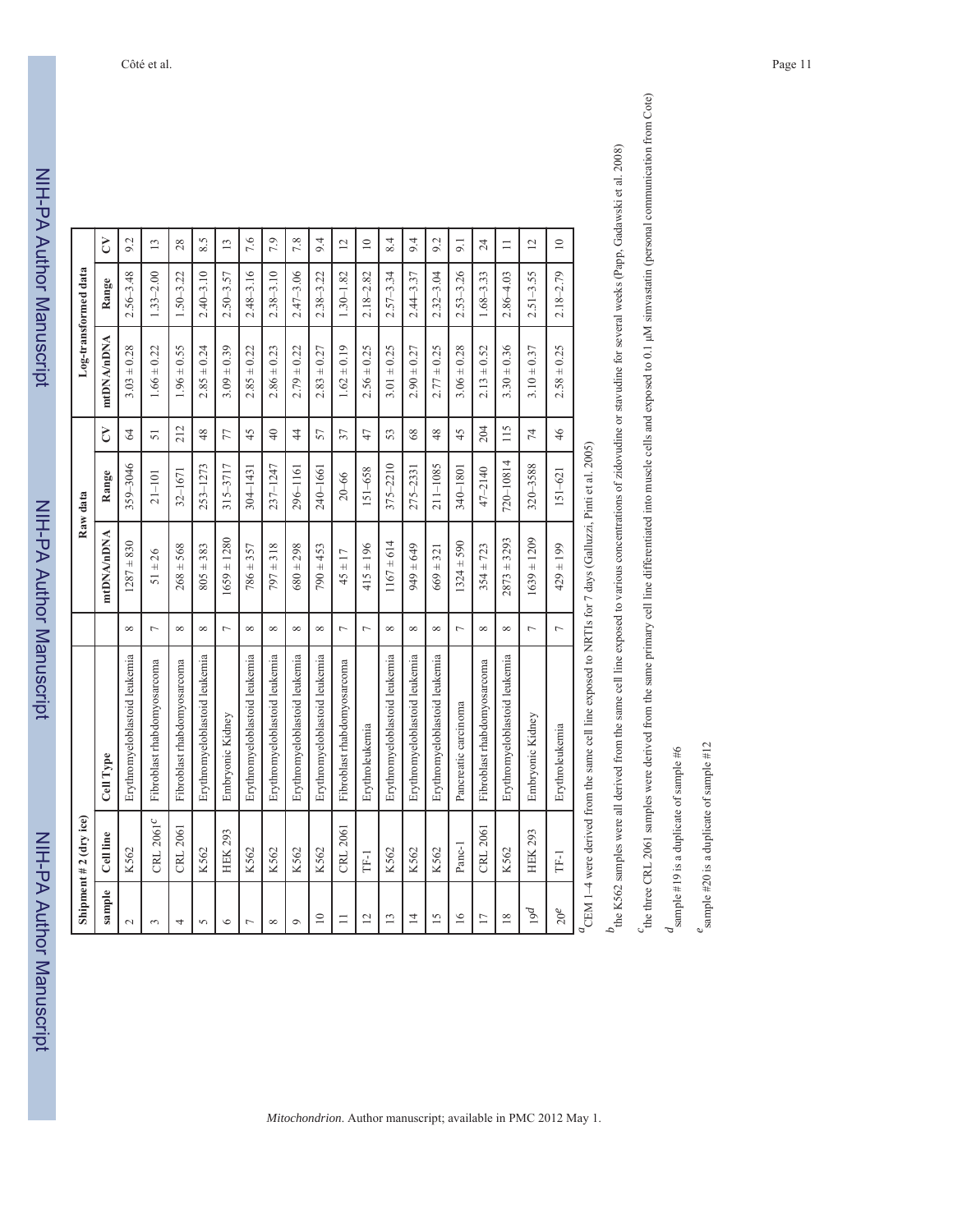| L              |
|----------------|
| ≍              |
|                |
| $\frac{1}{2}$  |
|                |
|                |
| <b>HULLIOI</b> |
|                |
|                |
|                |
|                |
|                |
| Į              |
|                |
| אומו ומסרות    |
|                |
|                |
|                |
|                |
|                |
|                |
|                |
|                |
|                |
|                |
|                |
|                |

# **Table 2**

Characteristics of the various assays used by participating sites. The sites are listed in alphabetical order according to city name and the order does not<br>correspond to the site # used throughout this report. Characteristics of the various assays used by participating sites. The sites are listed in alphabetical order according to city name and the order does not correspond to the site # used throughout this report.

| Reference                                    | (Lopez, Miro et al.<br>$2004$ )                                                                     | (Radonic, Thulke et al.<br>2004)                                                       | (Vidal, Domingo etal.<br>2006)                                                        | (Andreu, Martinez etal.<br>2009)                  | (Setzer, Schlesier et al.<br>2005)                                                              | Shiramizu etal. 2005)<br>(Gerschen son,  | Personal communication                                 |
|----------------------------------------------|-----------------------------------------------------------------------------------------------------|----------------------------------------------------------------------------------------|---------------------------------------------------------------------------------------|---------------------------------------------------|-------------------------------------------------------------------------------------------------|------------------------------------------|--------------------------------------------------------|
| Instrument                                   | LightCycler 1.5                                                                                     | LightCycler 1.5                                                                        | ABI Prism 7700                                                                        | ABI Prism 7500                                    | ABI Prism 7700                                                                                  | LightCycler 480                          | ABI 7900                                               |
| detection                                    | SYBR green                                                                                          | SYBR green                                                                             | Fluorescent probes                                                                    | Fluorescent probes                                | Fluorescent probes                                                                              | SYBR green                               | Fluorescent probes                                     |
| Specific to<br>intended<br>target?<br>single | position 8 or<br>more from 3'<br>targets with<br>mismatch<br>Unlikely<br>(several<br>single<br>end) | (targets larger<br>position 6 or<br>less from 3'<br>mismatch<br>Likely<br>with<br>end) | sequence not<br>Commercial<br>available<br>primer                                     | sequence not<br>Commercial<br>available<br>primer | more from 3'<br>position 9 or<br>mismatches<br>identified<br>(targets<br>Likely<br>with<br>end) | Yes                                      | mismatches<br>identified<br>(targets<br>Likely<br>with |
| Size (bp)                                    | 531                                                                                                 | 632                                                                                    | $\sum_{i=1}^{n}$                                                                      | 86                                                | 63                                                                                              | 95                                       | 66                                                     |
| Nuclear gene                                 | 18S rRNA                                                                                            | RNA polymerase II                                                                      | <b>CCAAT/enhancer</b><br>commercial ABI<br>alpha or TFAM?<br>binding protein-<br>kit) | PDARs, RNAse P<br>(commercial ABI<br>kit)         | GAPDH exon 8                                                                                    | Fas Ligand (FL)                          | Chemokine (C-C<br>motif) receptor 2<br>(CCR2)          |
| Specific to<br>intended<br>target?<br>single | mismatches<br>$2&7$ from $3'$<br>position<br>Likely<br>end)                                         | (mismatches<br>$2\&7$ from $3'$<br>position<br>Likely<br>end)                          | Yes                                                                                   | (mismatch<br>at 3' end)<br>Likely                 | Yes                                                                                             | Yes                                      | (mismatch<br>at 3' end)<br>Likely                      |
| Size (bp)                                    | 235                                                                                                 | 235                                                                                    | $\overline{5}$                                                                        | 122                                               | 79                                                                                              | 90                                       | 73                                                     |
| Mitochondrial gene                           | $\operatorname{dchydrogense},$ subunit 2 (ND2)<br><b>NADH</b>                                       | dehydrogenase,<br>subunit 2 (ND2)<br><b>NADH</b>                                       | Cytochrome c<br>oxidase subunit II<br>(CCOII)                                         | 12S RNA                                           | ATPase subunit VI<br>(ATP6)                                                                     | NADH<br>dehydrogenas,<br>subunit 2 (ND2) | Cytochrome b                                           |
| Site (alphabetical order)                    | Barcelona I                                                                                         | Barcelona I                                                                            | Barcelona II                                                                          | Barcelona III                                     | Freiburg                                                                                        | Honolulu                                 | Milan                                                  |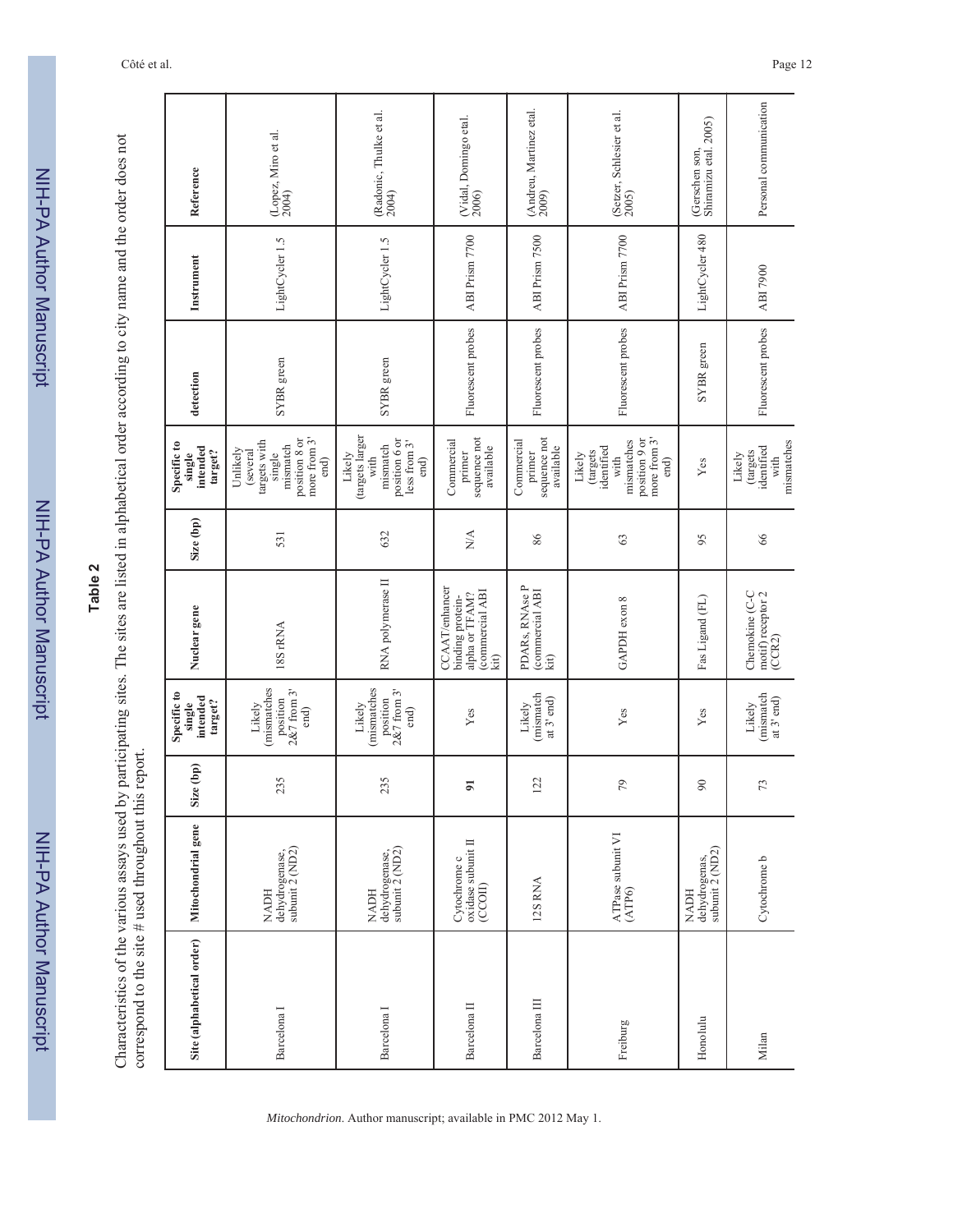NIH-PA Author Manuscript NIH-PA Author Manuscript

NIH-PA Author Manuscript

NIH-PA Author Manuscript

I

| Reference                                    |                                       | (Cossarizz a, Riva et al.<br>2003)       | (Nolan, Hammond etal.<br>2003)                         | (Cote, Raboud et al.<br>2008)                                                             |
|----------------------------------------------|---------------------------------------|------------------------------------------|--------------------------------------------------------|-------------------------------------------------------------------------------------------|
| Instrument                                   |                                       | BioRadiCycler                            | ABI Prism 7700                                         | LightCycler 480                                                                           |
| detection                                    |                                       | Fluorescent probes                       | Fluorescent probes                                     | Fluorescent probes                                                                        |
| Specific to<br>single<br>intended<br>target? | more from 3'<br>position 5 or<br>end) | Yes                                      | Yes                                                    | $\begin{array}{c} \text{Likely} \\ \text{(mismatch(es)} \\ \text{at 3' end)} \end{array}$ |
| Size (bp)                                    |                                       | 95                                       | 100                                                    | 186                                                                                       |
| Nuclear gene                                 |                                       | Fas Ligand (FL)                          | hormone (HGH)<br>Human growth                          | Polymerase gamma<br>accessory subunit<br>(ASPG or POLG2)                                  |
| Specific to<br>single<br>intended<br>target? |                                       | Yes                                      | Yes                                                    | from $3'$ end)<br>mismatch<br>position 4<br>Likely                                        |
| Size (bp)                                    |                                       | $\boldsymbol{\mathcal{S}}$               | 84                                                     | 197                                                                                       |
| Mitochondrial gene                           |                                       | NADH<br>dehydrogenase<br>subunit 2 (ND2) | mtDNA (1592–<br>1675) (mostly<br>tRNA <sup>Val</sup> ) | Cytochrome c<br>oxidase subunit I<br>(CCOI)                                               |
| Site (alphabetical order)                    |                                       | Modena                                   | Perth                                                  | Vancouver                                                                                 |

Côté et al. Page 13

*Mitochondrion*. Author manuscript; available in PMC 2012 May 1.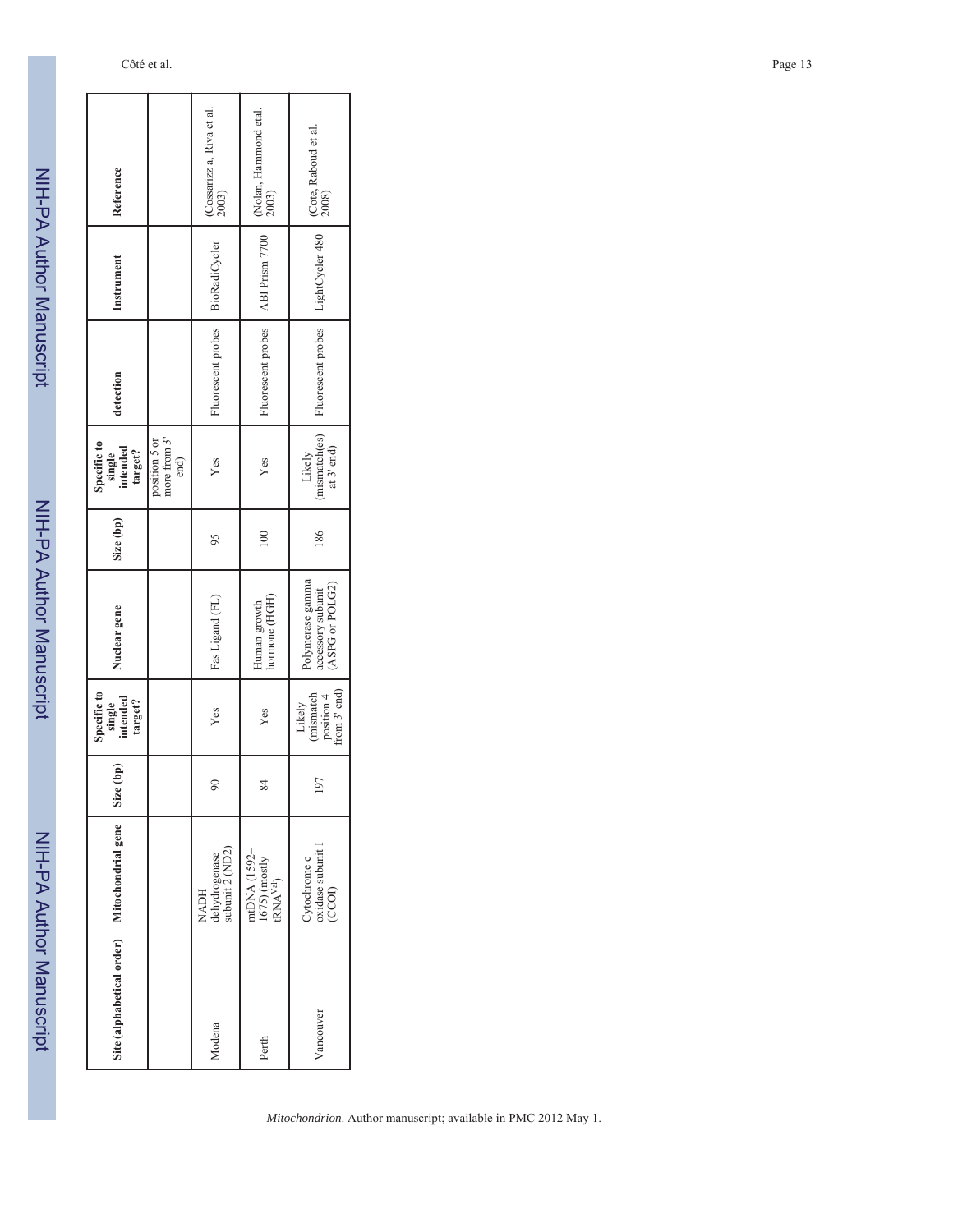NIH-PA Author Manuscript NIH-PA Author Manuscript

# **Table 3**

Effect of shipping back and forth at room temperature on mtDNA/nDNA quantification: correlations between mtDNA/nDNA values measured in Modena Effect of shipping back and forth at room temperature on mtDNA/nDNA quantification: correlations between mtDNA/nDNA values measured in Modena for sample sets shipped from each site back to Modena and values determined by the Modena site for their set of samples. for sample sets shipped from each site back to Modena and values determined by the Modena site for their set of samples.

| Site                                                                                          | odena<br>Ž     |                |               |               |                |                |          |            | œ        |          |                |               |
|-----------------------------------------------------------------------------------------------|----------------|----------------|---------------|---------------|----------------|----------------|----------|------------|----------|----------|----------------|---------------|
| Samples <sup>a</sup> (N)                                                                      | $\overline{1}$ | $\frac{8}{10}$ | $\frac{8}{1}$ | Φ             | $\overline{9}$ | $\frac{8}{18}$ | ∘        | Ū          | ∞        | ≌        | $\overline{1}$ | ۹             |
| mtDNA/nDNA                                                                                    |                |                |               |               |                |                |          |            |          |          |                |               |
| Range                                                                                         | $25 - 775$     | 53-966         | 95-1216       | $65 - 573$    | 135-1689       | 157-2063       | 193-1731 | $93 - 743$ | 53-395   | 76-699   | 68-644         | 88-2077       |
| % change                                                                                      | <b>N/A</b>     | $+40$          | $+118$        | $+0.6$        | $+165$         | $+244$         | $+200$   | $+68$      | $-27$    | $+26$    | $+16$          | $+118$        |
| Pearson's $\theta$                                                                            |                |                |               |               |                |                |          |            |          |          |                |               |
| $\mathbf{R}^2$                                                                                | $\frac{0}{1}$  | 0.93           | 0.90          | 0.62          | 0.85           | 0.62           | 0.82     | 0.78       | 0.83     | 0.68     | 0.84           | 0.72          |
| Slope                                                                                         | $\frac{1}{10}$ | 1.07           | 1.45          | 0.42          | 1.71           | $-56$          | 1.66     | 0.83       | 0.36     | 0.55     | 0.72           | 0.911         |
| p value                                                                                       | i              | < 0.0001       | < 0.0001      | $\leq 0.0001$ | 0.0001         | 0.0001         | < 0.0001 | 40.0001    | < 0.0001 | < 0.0001 | < 0.0001       | $\leq 0.0001$ |
| Th some instances the assay did not meet the assay quality control and no value was generated |                |                |               |               |                |                |          |            |          |          |                |               |

*a*In some instances, the assay did not meet the assay quality control and no value was generated.

 $b_{\rm}$  The correlations were between the measurements made by the Modena laboratory on the set of samples assigned to their site and each of the sample sets shipped back from the participating sites. <sup>*b*</sup>The correlations were between the measurements made by the Modena laboratory on the set samples assigned to the sample sets shipped back from the participating sites.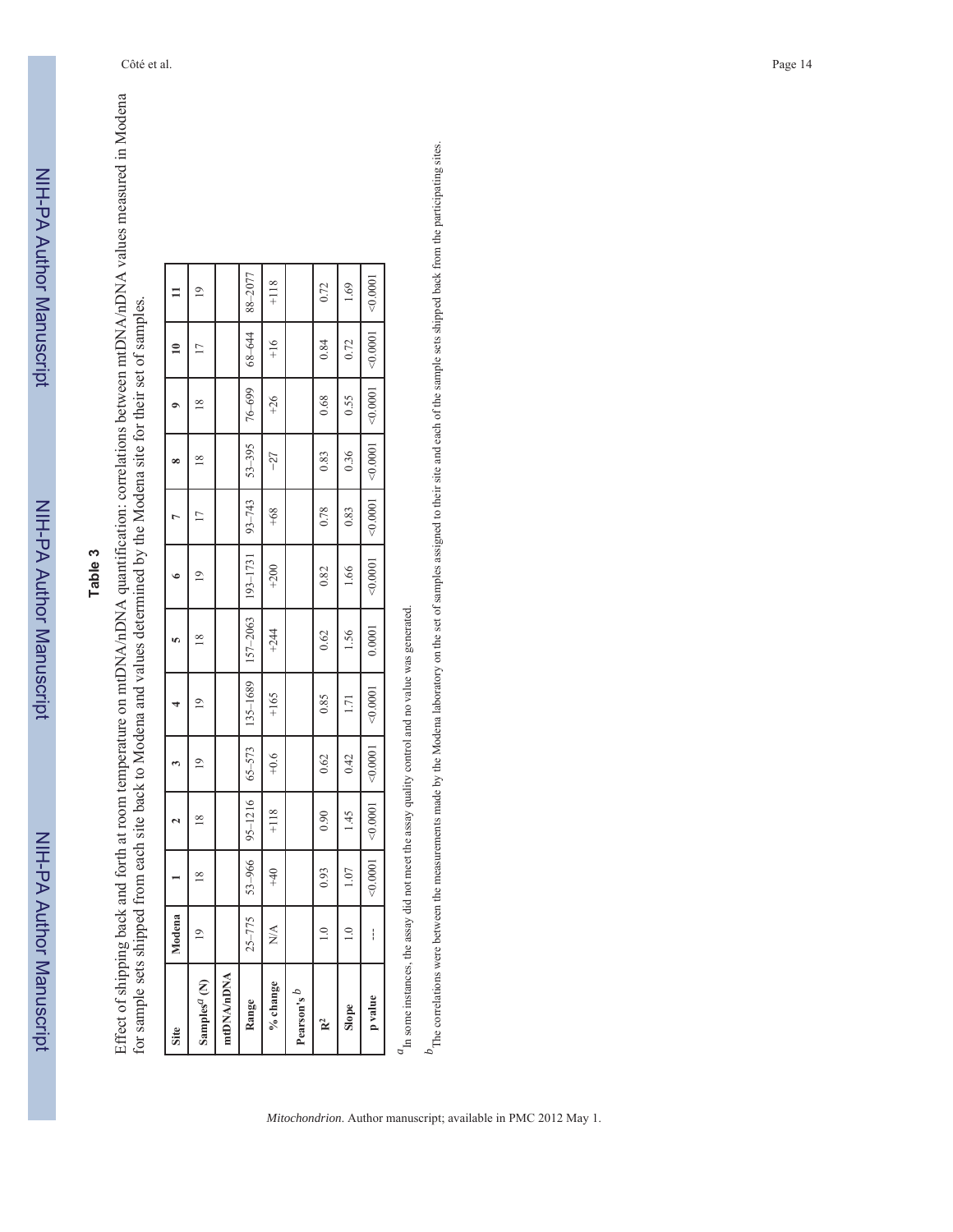# Table 4A **Table 4A**

Pearson's correlations for the mtDNA/nDNA values obtained by each sites for the first shipment at room temperature for all samples (N=19). Correlations Pearson's correlations for the mtDNA/nDNA values obtained by each sites for the first shipment at room temperature for all samples (N=19). Correlations of raw data are shown against clear background while those of log10-transformed data are shown against a grey background. Bold indicates no significant of raw data are shown against clear background while those of log10-transformed data are shown against a grey background. Bold indicates no significant correlation. correlation.

|                      |                            |                          |                          | First shipment at room temperature, Pearson's correlation |                                       |                                   |                          |                            |                          |
|----------------------|----------------------------|--------------------------|--------------------------|-----------------------------------------------------------|---------------------------------------|-----------------------------------|--------------------------|----------------------------|--------------------------|
| Site                 |                            | $\mathbf{r}$             | $\mathbf{c}$             |                                                           | īΩ,                                   | $\bullet$                         | $\overline{ }$           | $\infty$                   | $\bullet$                |
|                      |                            | $R^2=0.018$<br>$p=0.579$ | $R^2=0.729$<br>p<0.0001  | $R^2=0.022$<br>$p=0.543$                                  | $R^2=0.069$<br>$p=0.276$              | R <sup>2</sup> =0.746<br>p<0.0001 | $R^2=0.250$<br>$p=0.029$ | $R^2=0.910$<br>p<0.0001    | $R^2=0.835$<br>p<0.0001  |
| $\mathbf{\tilde{c}}$ | $R^2=0.175$<br>$p=0.074$   |                          | $R^2=0.039$<br>$p=0.419$ | $R^{2}=0.479$<br>$p=0.001$                                | $\rm R^2\!\!=\!\!0.0004$<br>$p=0.936$ | $R^2=0.007$<br>$p=0.732$          | $R^2=0.204$<br>$p=0.052$ | $R^2=0.014$<br>$p=0.626$   | $R^2=0.004$<br>$p=0.806$ |
| S                    | $R^2=0.559$<br>p<0.001     | $R^2=0.116$<br>$p=0.153$ |                          | $R^2=0.004$<br>$p=0.793$                                  | $R^2=0.029$<br>$p=0.487$              | $R^2=0.637$<br>p<0.0001           | $R^2=0.483$<br>$p=0.001$ | $R^2=0.729$<br>p<0.0001    | $R^2=0.667$<br>p<0.0001  |
| 4                    | $R^2=0.135$<br>$p=0.122$   | $R^2=0.485$<br>$p=0.001$ | $R^2=0.029$<br>$p=0.484$ |                                                           | $R^2=0.095$<br>$p=0.199$              | $R^2=0.0001$<br>$p=0.969$         | $R^2=0.002$<br>$p=0.857$ | $R^2=0.022$<br>$p=0.548$   | $R^2=0.014$<br>$p=0.633$ |
| VΩ                   | $R^2=0.005$<br>$p=0.780$   | $R^2=0.010$<br>$p=0.687$ | $R^2=0.006$<br>$p=0.753$ | $R^2=0.152$<br>$p=0.098$                                  |                                       | $R^2 = 0107$<br>$p=0.171$         | $R^2=0.004$<br>$p=0.803$ | $R^2=0.145$<br>$p=0.107$   | $R^2=0.257$<br>$p=0.027$ |
| $\bullet$            | $R^2=0.515$<br>$p=0.001$   | $R^2=0.025$<br>$p=0.522$ | $R^2=0.638$<br>p<0.0001  | $R^2=0.0003$<br>$p=0.983$                                 | $R^2=0.008$<br>$p=0.766$              |                                   | $R^2=0.321$<br>$p=0.011$ | $R^2=0.744$<br>p<0.0001    | $R^2=0.864$<br>p<0.0001  |
| $\overline{ }$       | $R^2 = 0.272$<br>$p=0.022$ | $R^{2}=0.266$<br>p=0.024 | $R^2=0.652$<br>p<0.0001  | $R^2=0.026$<br>$p=0.512$                                  | $R^2=0.001$<br>$p=0.927$              | $p=0.010$<br>$R^{2}=0.331$        |                          | $R^2 = 0.288$<br>$p=0.018$ | $R^2=0.290$<br>p=0.017   |
| $\infty$             | $R^2 = 0.864$<br>p<0.0001  | $R^2=0.135$<br>$p=0.122$ | $R^2=0.744$<br>p<0.0001  | $R^2=0.096$<br>$p=0.197$                                  | $R^2=0.058$<br>$p=0.323$              | $R^2 = 0.584$<br>$p=0.0001$       | $R^2=0.412$<br>$p=0.003$ |                            | $R^2=0.859$<br>p<0.0001  |
| $\bullet$            | $R^2=0.635$<br>p<0.0001    | $R^2=0.039$<br>$p=0.421$ | $R^2=0.764$<br>p<0.0001  | $R^2=0.028$<br>$p=0.495$                                  | $R^2=0.138$<br>$p=0.118$              | $R^2=0.823$<br>p<0.0001           | $R^2=0.419$<br>$p=0.003$ | $R^2=0.794$<br>p<0.0001    |                          |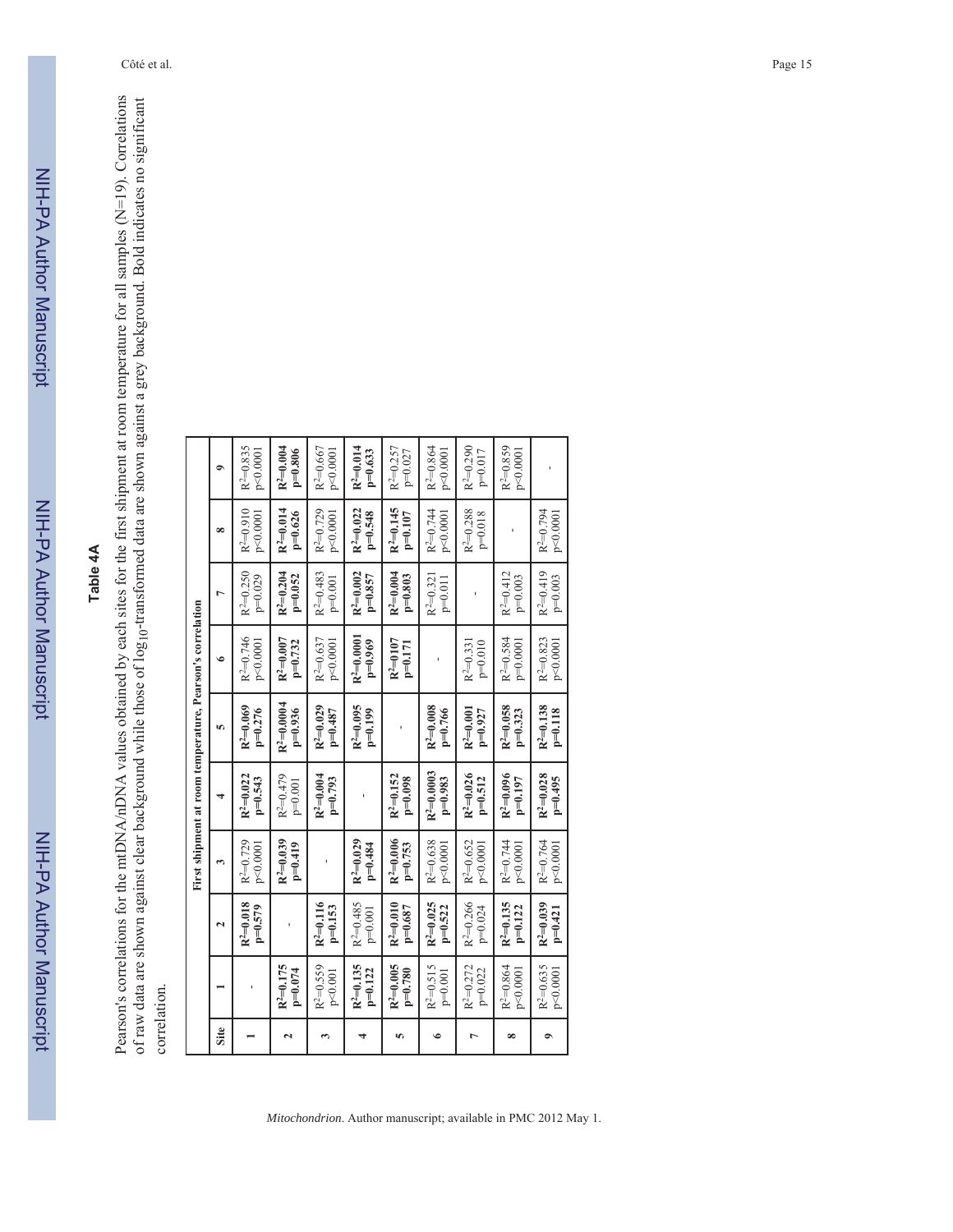# Table 4B **Table 4B**

and 16 (N=17). Correlations of raw data are shown against clear background while those of log<sub>10</sub>-transformed data are shown against a grey background. and 16 (N=17). Correlations of raw data are shown against clear background while those of log10-transformed data are shown against a grey background. Pearson's correlations for the mtDNA/nDNA values obtained by each sites for the first shipment at room temperature for all samples except samples 15 Pearson's correlations for the mtDNA/nDNA values obtained by each sites for the first shipment at room temperature for all samples except samples 15 Bold indicates no significant correlation. Bold indicates no significant correlation.

|                         |                            | First shipment at room temperature, Pearson's correlation (minus samples 15 and 16) |                          |                          |                          |                             |                          |                          |                             |
|-------------------------|----------------------------|-------------------------------------------------------------------------------------|--------------------------|--------------------------|--------------------------|-----------------------------|--------------------------|--------------------------|-----------------------------|
| Site                    |                            | $\mathbf{\tilde{c}}$                                                                | S                        |                          | īΩ,                      | ی                           | $\overline{ }$           | $\infty$                 | $\bullet$                   |
|                         |                            | $R^2=0.103$<br>$p=0.210$                                                            | $R^2=0.694$<br>p<0.0001  | $R^2=0.169$<br>$p=0.101$ | $R^2=0.063$<br>$p=0.329$ | $R^2=0.808$<br>p<0.0001     | $R^2=0.215$<br>$p=0.061$ | $R^2=0.903$<br>p<0.0001  | $R^2=0.830$<br>p<0.0001     |
| $\overline{\mathbf{c}}$ | $R^2 = 0.288$<br>$p=0.026$ |                                                                                     | $p=0.089$<br>$R^2=0.181$ | $R^{2}=0.396$<br>p=0.007 | $R^2=0.003$<br>$p=0.837$ | $R^2=0.255$<br>$p=0.039$    | $R^2=0.383$<br>$p=0.008$ | $R^2=0.082$<br>$p=0.266$ | $R^2=0.103$<br>$p=0.209$    |
| 3                       | $R^2=0.571$<br>p<0.001     | $R^2=0.348$<br>$p=0.013$                                                            |                          | $R^2=0.117$<br>$p=0.180$ | $R^2=0.023$<br>$p=0.563$ | $R^2=0.603$<br>p<0.001      | $R^2=0.448$<br>$p=0.003$ | $R^2=0.693$<br>p<0.0001  | $R^2=0.593$<br>$P = 0.0003$ |
| 4                       | $R^2=0.289$<br>$p=0.026$   | $R^2=0.430$<br>$p=0.004$                                                            | $R^2=0.222$<br>$p=0.056$ |                          | $R^2=0.160$<br>$p=0.111$ | $R^2=0.264$<br>$p=0.035$    | $R^2=0.039$<br>$p=0.450$ | $R^2=0.147$<br>$p=0.128$ | $R^2=0.245$<br>$p=0.044$    |
| m                       | $R^2=0.005$<br>$p=0.784$   | $R^2=0.010$<br>$p=0.698$                                                            | $R^2=0.009$<br>$p=0.721$ | $R^2=0.184$<br>$p=0.086$ |                          | $p=0.138$<br>$R^2 = 141$    | $R^2=0.002$<br>$p=0.866$ | $R^2=0.143$<br>$p=0.135$ | $R^2=0.299$<br>$p=0.023$    |
| $\bullet$               | $R^2=0.795$<br>p<0.0001    | $R^2=0.495$<br>$p=0.002$                                                            | $R^2=0.672$<br>p<0.0001  | $R^2=0.397$<br>p=0.007   | $R^2=0.096$<br>$p=0.226$ |                             | $R^2=0.330$<br>$p=0.016$ | $R^2=0.846$<br>p<0.0001  | $R^2=0.859$<br>p<0.0001     |
| Ļ                       | $R^2=0.270$<br>$p=0.032$   | $R^2=0.478$<br>$p=0.002$                                                            | $R^2=0.635$<br>p<0.0001  | $R^2=0.113$<br>$p=0.188$ | $R^2=0.001$<br>$p=0.911$ | $R^2=0.436$<br>$p=0.004$    |                          | $R^2=0.246$<br>$p=0.043$ | $R^2=0.242$<br>p=0.045      |
| ∞                       | $R^2=0.867$<br>p<0.0001    | $R^2 = 0.255$<br>$p=0.039$                                                          | $R^2=0.743$<br>p<0.0001  | $R^2 = 0.252$<br>p=0.040 | $R^2=0.064$<br>$p=0.326$ | $R^2 = 0.866$<br>$p=0.0001$ | $R^2=0.383$<br>$p=0.008$ |                          | $R^2 = 0.869$<br>p<0.0001   |
| $\bullet$               | $R^2=0.714$<br>p<0.0001    | $R^2=0.249$<br>$p=0.042$                                                            | $R^2=0.697$<br>p<0.0001  | $R^2=0.330$<br>$p=0.016$ | $R^2=0.218$<br>$p=0.059$ | $R^2=0.843$<br>p<0.0001     | $R^2=0.383$<br>$p=0.008$ | $R^2=0.867$<br>p<0.0001  |                             |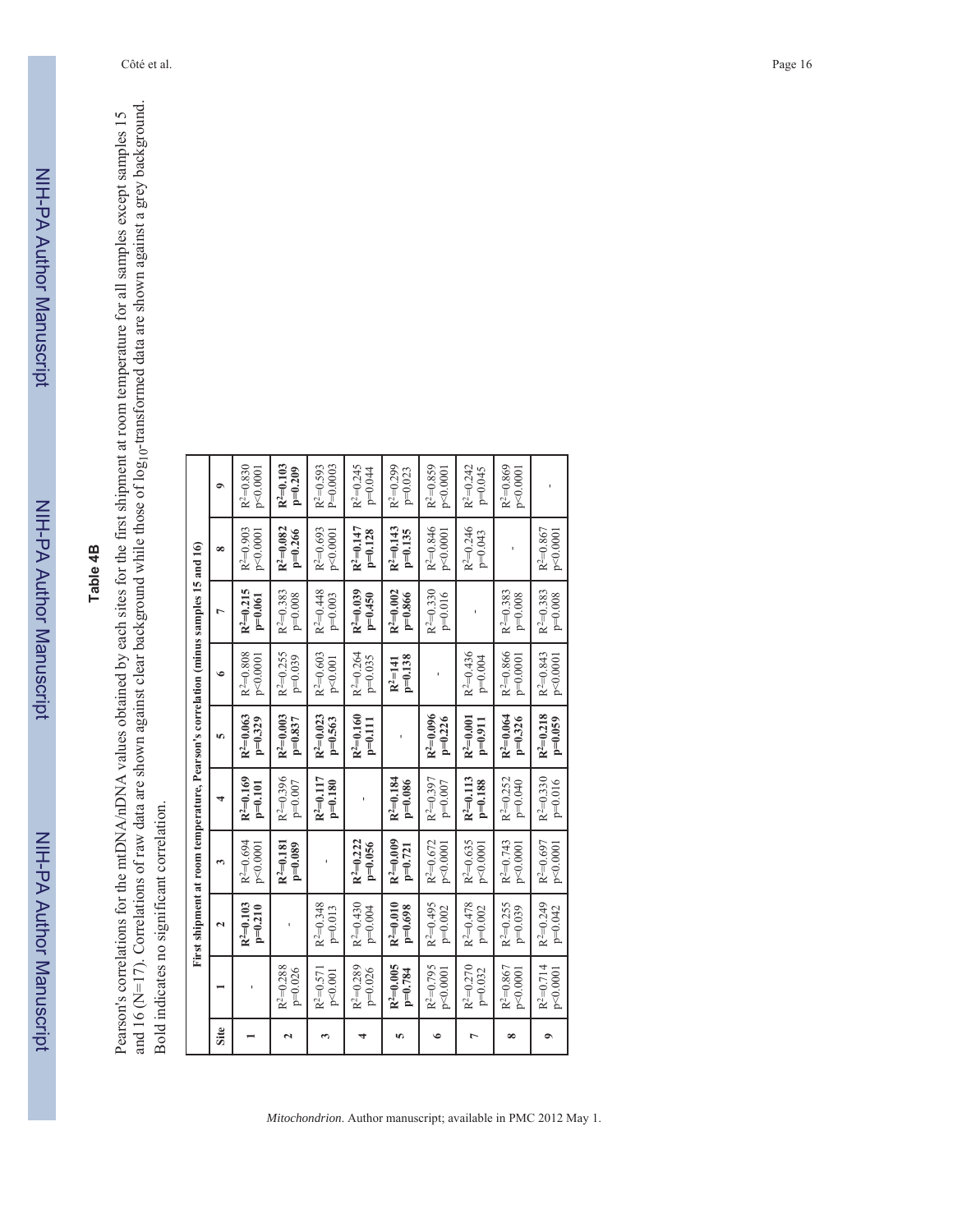# Table 5A **Table 5A**

Pearson's correlations for the mtDNA/nDNA values obtained by each sites for the second shipment on dry ice (N=20<sup>\*</sup>). Correlations of raw data are shown against elect background while those of log<sub>10</sub>-transformed data are shown against clear background while those of log10-transformed data are shown against a grey background. Bold indicates no significant correlation. Pearson's correlations for the mtDNA/nDNA values obtained by each sites for the second shipment on dry ice (N=20*\**). Correlations of raw data are

|                |                            |                            |                           | Second shipment on dry ice, Pearson's correlation |                          |                          |                           |                          |                           |
|----------------|----------------------------|----------------------------|---------------------------|---------------------------------------------------|--------------------------|--------------------------|---------------------------|--------------------------|---------------------------|
| Site           |                            | $\mathbf{\tilde{c}}$       | S                         |                                                   | VΩ                       | $\bullet$                | 1                         | $\infty$                 | $\bullet$                 |
|                |                            | $R^2 = 0.646$<br>$p=0.003$ | $R^{2}=0.917$<br>p<0.0001 | $R^2=0.001$<br>$p=0.906$                          | $R^2=0.892$<br>p<0.0001  | $R^2=0.885$<br>p<0.0001  | $R^2=0.879$<br>p<0.0001   | p<0.0001<br>$R^2=0.901$  | $R^{2}=0.925$<br>p<0.0001 |
| 2              | $R^2 = 0.787$<br>p<0.001   |                            | $p=0.0003$<br>$R^2=0.780$ | $R^2=0.736$<br>$p=0.001$                          | $R^2=0.299$<br>$p=0.082$ | $R^2=0.747$<br>$p=0.001$ | $R^2=0.326$<br>$p=0.067$  | $R^2=0.562$<br>$p=0.008$ | $R^2=0.855$<br>p<0.0001   |
| 3              | $R^2=0.560$<br>$p=0.0001$  | $R^2=0.873$<br>p<0.0001    |                           | $R^2=0.007$<br>$p=0.782$                          | $R^2=0.936$<br>p<0.0001  | $R^2=0.962$<br>p<0.0001  | $R^2=0.968$<br>p<0.0001   | $R^2=0.975$<br>p<0.0001  | $R^2=0.982$<br>p<0.0001   |
| 4              | $R^2=0.414$<br>$p=0.018$   | $R^2 = 0.872$<br>p<0.0001  | $R^2=0.178$<br>$p=0.151$  | ï                                                 | $R^2=0.096$<br>$p=0.302$ | $R^2=0.054$<br>$p=0.445$ | $R^2=0.045$<br>$p=0.485$  | $R^2=0.024$<br>$p=0.612$ | $R^2=0.009$<br>$p=0.759$  |
| īΩ,            | $R^2=0.352$<br>$p=0.006$   | $R^2=0.478$<br>$p=0.019$   | $R^{2}=0.673$<br>p<0.0001 | $R^2=0.001$<br>$p=0.941$                          |                          | $R^2=0.913$<br>p<0.0001  | $R^{2}=0.926$<br>p<0.0001 | p<0.0001<br>$R^2=0.951$  | $R^2=0.927$<br>p<0.0001   |
| $\bullet$      | $R^2=0.650$<br>p<0.0001    | $R^{2}=0.835$<br>p<0.0001  | $R^2=0.709$<br>p<0.0001   | $R^2=0.076$<br>$p=0.363$                          | $R^2=0.457$<br>$p=0.001$ |                          | $R^2 = 0.865$<br>p<0.0001 | $R^2=0.902$<br>p<0.0001  | $R^{2}=0.973$<br>p<0.0001 |
| $\overline{ }$ | $R^{2}=0.351$<br>$p=0.006$ | $R^2=0.362$<br>$p=0.050$   | $R^2=0.840$<br>p<0.0001   | $R^2=0.022$<br>$p=0.625$                          | $R^2=0.659$<br>p<0.0001  | $p=0.0003$<br>$R^2=0.52$ |                           | $R^2=0.916$<br>p<0.0001  | $R^2=0.893$<br>p<0.0001   |
| $\infty$       | $R^2=0.557$<br>p=0.0002    | $R^2=0.709$<br>$p=0.001$   | $R^2=0.817$<br>p<0.0001   | $R^2=0.107$<br>$p=0.276$                          | p<0.0001<br>$R^2=0.831$  | $R^2=0.622$<br>p<0.0001  | $R^2=0.733$<br>p<0.0001   |                          | $R^{2}=0.937$<br>p<0.0001 |
| $\bullet$      | $R^2=0.766$<br>p<0.0001    | $R^2=0.917$<br>p<0.0001    | $R^2=0.806$<br>p<0.0001   | $R^2=0.198$<br>$p=0.128$                          | $R^2=0.505$<br>p=0.0004  | $R^2=0.934$<br>p<0.0001  | $R^2=0.559$<br>p=0.0002   | p<0.0001<br>$R^2=0.71$   |                           |
|                |                            |                            |                           |                                                   |                          |                          |                           |                          |                           |

*\** N=20 except for sites #2 for which N=11, and site 4, for which N=13.